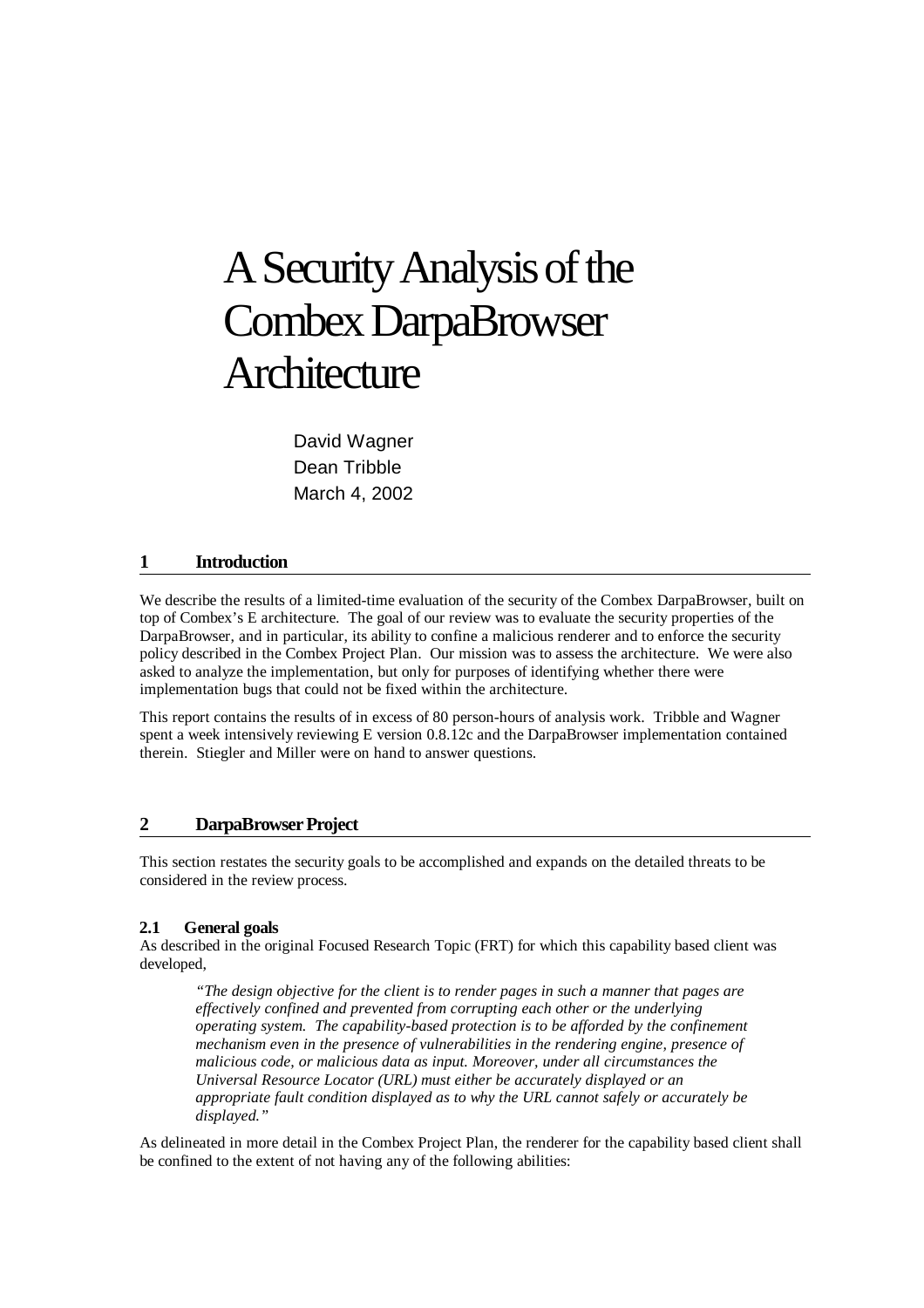- 1. No ability to read or write a file on the computer's disk drives
- 2. No ability to alter the field in the web browser that designates the URL most recently retrieved
- 3. No ability to alter the web browser's icon image in the top left corner of the window
- 4. No ability to alter the title bar in the web browser's window
- 5. No ability to receive information from an URL that is not on the most recently requested web page (the HTML text URL, the image URLs for that page, and other URLs that specify page content for the main HTML text URL; it may also request a change of URL to another page specified by a hyperlink on the page). See note below.
- 6. No ability to move to another URL (via hyperlink) without having the web browser update the browser field that designates the current page being displayed
- 7. No ability to send information to any URL on the Web. See note below.

For item 5, as mentioned in the Project Plan, it is important to draw a distinction between a renderer that is rendering badly, as opposed to a renderer that is rendering based on information from unauthorized sources. A renderer could simply display "Page not available" regardless of what input it receives; this would be an example of bad rendering, rather than a breach of security. In a subtler example, if the renderer draws only a single image that has been specified in the authorized Web page, it could in principle be viewed as a rendering of an URL other than the designated one; nonetheless, we consider it to be a bad rendering, since it is displaying a piece of the specified page.

For item 7, we interpret the phrase "any URL" to mean "any arbitrary URL, or any URL not specified in the HTML of the current page to receive information"; clearly if the HTML of the current page specifies a form to be filled out, it is valid to send the form data to the specified location.

We consider these objectives in the presence of two threat models:

## **2.2 Threat 1: The Lone Evil Renderer**

In this threat model, the renderer is acting alone to breach its confinement. It will attempt to compromise the integrity of the user's system, collect private data, use the user's authority to reach unrelated web pages, and attempt to sniff passing LAN traffic, without outside assistance.

## **2.3 Threat 2: Conspiring Server**

In this scenario, the malicious renderer is working with a remote web site to breach confinement. At first it might seem that such a match-up of a malicious renderer with a malicious server is unlikely: why would a user happen to wander over to the conspiring Web site? In fact, this scenario is quite reasonable: if the renderer starts drawing poorly, what could be more natural than to go to the developers' Web site to see if there is an upgrade or patch available? In any case, this is the extreme version of the simpler scenario in which a benign but flawed renderer is attacked by a malicious web page: in principle, a sufficiently vulnerable benign renderer could be totally subverted to do the web site operator's bidding, becoming a malicious renderer with a conspiring server.

In the context of this threat model, it is important to discriminate the meaning security can have within the scope of the basic nature of HTML. First of all, there is necessarily an explicit overt channel available to the web site, using the form tag as defined in HTML. Using this channel does not violate any of the criteria set forth in the FRT or the Project Plan, but it does impose an important constraint on the quality of security when faced with a conspiring server.

An even more interesting related issue was identified early in the review: HTML itself assumes the ubiquitous usage of *designation without authority*, a fundamental violation of capability precepts. As a consequence, any correctly designed renderer suffers from the *confused deputy* problem, first elaborated by Norm Hardy, described at http://www.cap-lore.com/CapTheory/ConfusedDeputy.html.

A worst-case example of this problem can be found in the following situation. Suppose the malicious web site is operated by an adversary who knows the URL of a confidential page on the user's LAN, behind the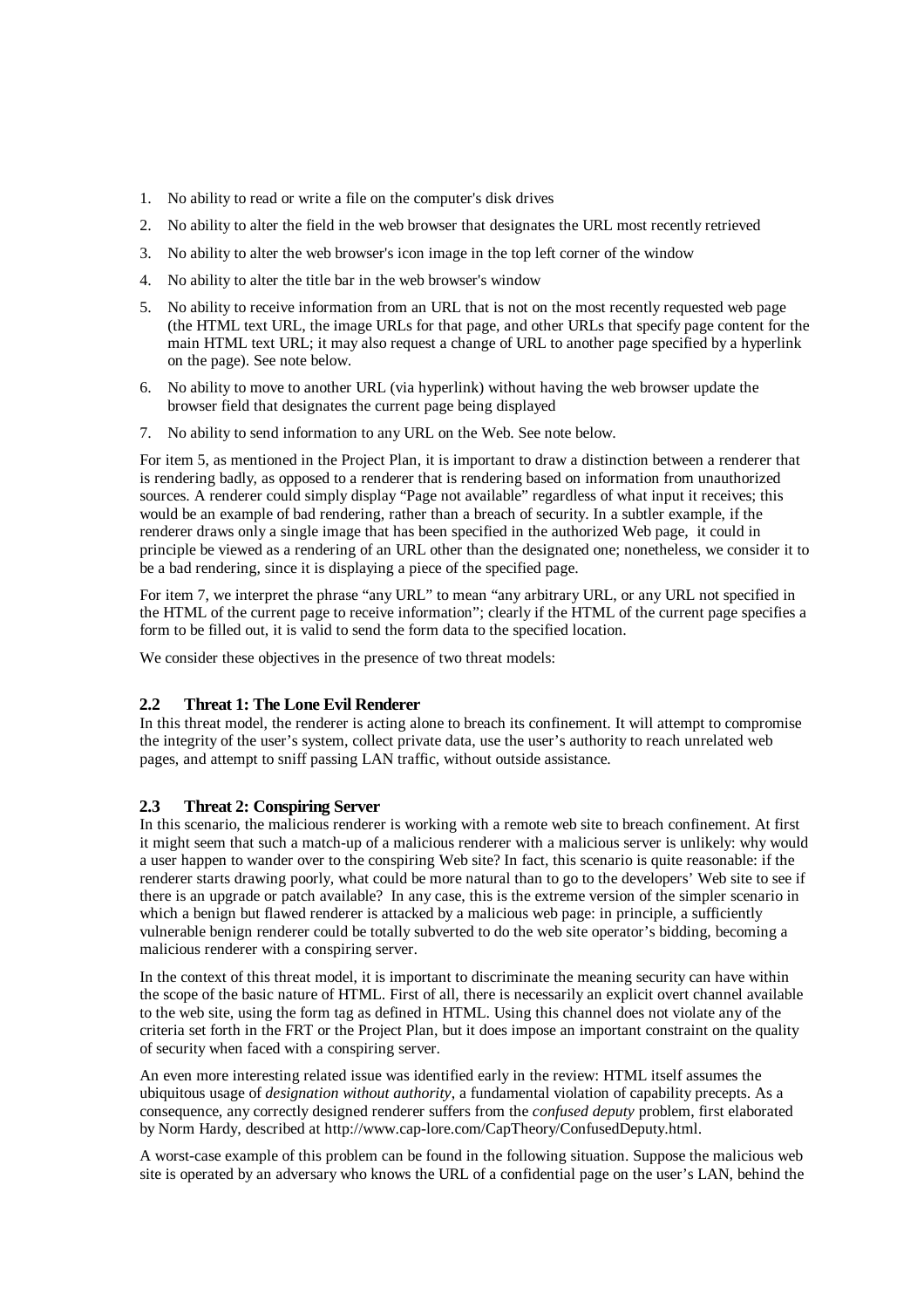firewall. When the user comes to the web site (perhaps in search of an upgrade version of the renderer), the site sends a framed page using the HTML frame tag. The frame designates 2 pages: one page is a form to be submitted back to the malicious web site, and one page is the confidential page whose URL is known to the adversary. Given this framed set of pages, the malicious renderer has all the authority it needs to load the confidential data (in framed page 2) and send it to the adversary (as the query string submitted with the form of framed page 1).

Even this does not violate the goals stated in the FRT or the Project Plan, as outward communication to the operator of the current page is not required to be confined. But it does highlight a need to be clear about what can and cannot be achieved without redefining HTML and other protocols whose strategy of unbundling designation and authority leave users vulnerable to confused deputy attacks.

## **2.4 Other Threat Models**

Several other threat models were rejected as part of the analysis since they were not included, explicitly or even implicitly, in either the FRT or the Project Plan. Conspiracies of confined malicious renderers, using wall-banging or other covert channels to communicate, are considered out of scope. Conspirators playing a man-in-the-middle role on the network (at the user's ISP, for example) are out of scope. And denial of service is explicitly stated to be out of scope in the Project Plan.

## **3 Review Process**

The first day of the review was spent walking through the overall architecture of the system, starting from the User Interface components, identifying the underpinning elements and their interrelationships. This overall architecture was assessed for "hot spots", i.e., critical elements of the system whose failure could most easily create the most grievous breaches. The hot spots identified were

- Kernel E: the compact representation into which all E code is translated before execution. A flaw in Kernel E could produce unpredictable vulnerabilities throughout the system.
- Universal Scope: if the Universal Scope, to which all caplets and library packages are granted access at startup, contained an inappropriate authority, this authority would undermine the confinement.
- Taming: The taming mechanisms are a wrapper for the Java API that suppress improperly conveyed authority, making it possible to acquire authority only through proper interaction with the user (typically through the Powerbox, described next). Improper authorities that escape suppression by taming are immediately available for all caplets and libraries, including the renderer. Two taming mechanisms are present in E: a legacy mechanism that is being phased out, and the SafeJ mechanism that is replacing it.
- The Powerbox: this is the component through which special powers are conveyed to caplets. If the Powerbox granted improper authority to the caplet (the DarpaBrowser in this case), there would be a risk that it could leak to the renderer, where it could be exploited.
- The Browser Frame: if the browser frame, which controls confinement of the renderer, leaks authority to the renderer, this is the basis for an immediate security breach.

The Browser Frame and the Powerbox were small enough to be reviewed line-by-line for risks. Kernel E and the Universal Scope were small enough to allow direct review of the critical core elements where the most serious risks were most likely to occur. The SafeJ system was too large for such a targeted review in the time available. Instead, it was analyzed by inspection of the documentation automatically generated for it from the SafeJ sources, and by "dipping in" at places that seemed likely to convey authority. Potential attacks were often confirmed or denied using the Elmer scratchpad that allowed the construction of quick experimental code passages in E.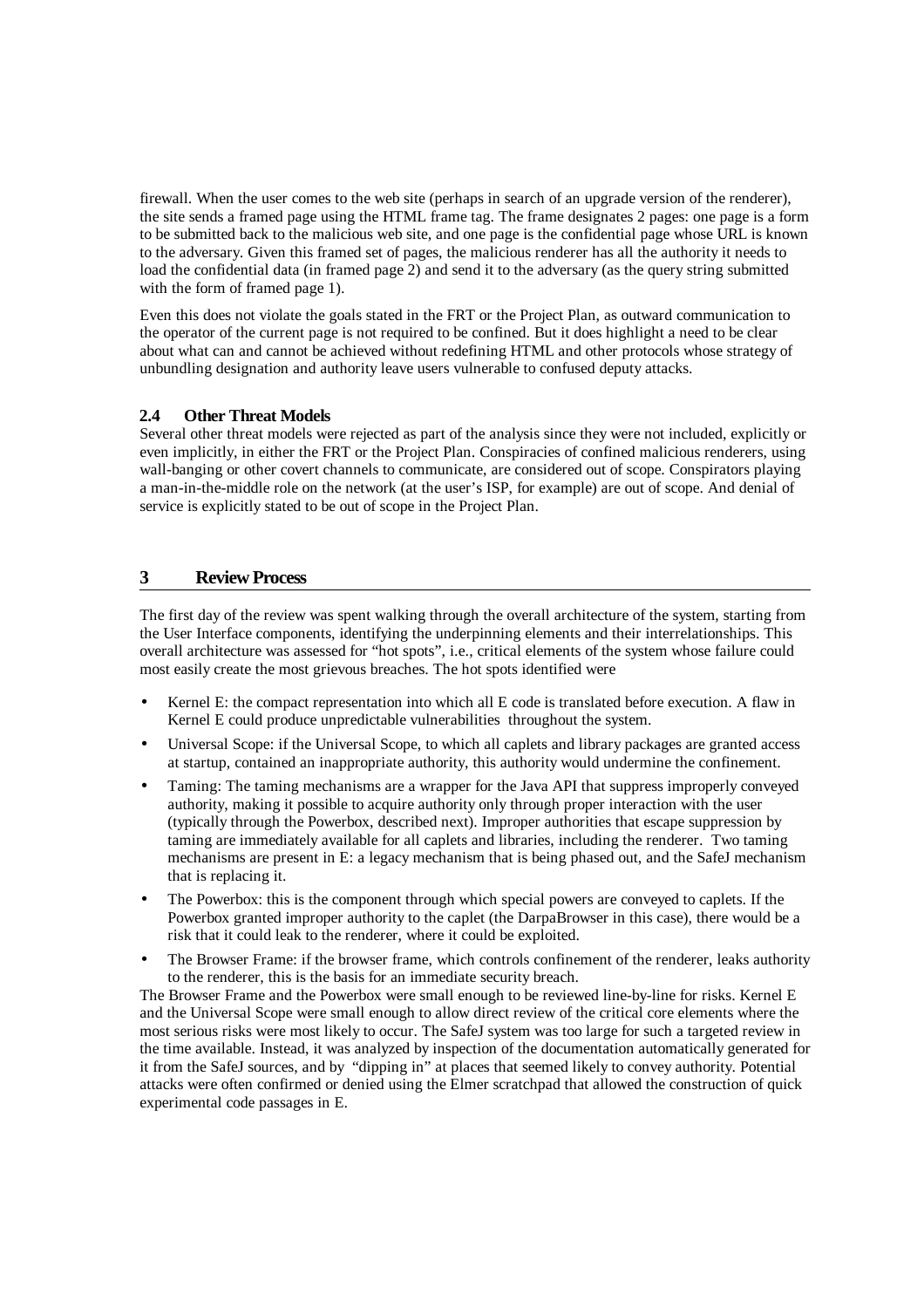## **4 TheirApproach**

This section describes the approach taken by Combex to build a system that could achieve the security goals of the project.

#### **4.1 Capability model**

The Combex team's architecture is fairly simple from a high-level view: they build an execution environment that restricts the behavior of untrusted code—i.e., they build a "sandbox"—and they use this to appropriately confine the renderer. Once we have a sandbox that prevents the renderer from affecting anything else on the system, we can then carefully drill holes in the hard shell of the sandbox to let the renderer access a few well-chosen services (e.g., to allow it to draw polygons within the browser window). The crucial feature here is that by default the renderer starts with no access whatsoever, and then we allow only accesses that are explicitly granted to it. This is known as a "default deny" policy, and it has many security advantages: by following the principle of least privilege (also known as the principle of least authority, or POLA), it greatly decreases the risk that the renderer can cause harm by somehow exploiting the combination of powers granted to it. We want to emphatically stress that Combex's "default deny" policy seems to be the right philosophy for the problem, and in our opinion anything else would carry significant risks.

So far this is fairly standard, but the real novelty comes in how Combex has chosen to implement its sandbox. Combex uses a capability architecture to restrict the behavior of the sandboxed renderer. In particular, every service an application might want to invoke is represented by an object, and each application can only use a service if it has a reference to that service. In E, references are unforgeable and are known as *capabilities*.

A crucial point of the capability architecture is that every privilege an application might have is conveyed by a capability. The set of operations an application can take is completely defined by the capabilities it has: i.e., there is no other source of "ambient authority" floating around that would implicitly give the application extra powers. To sandbox some application, then, we can simply limit the set of capabilities it is given when it comes to life. An application with no capabilities is completely restricted: it can execute E instructions of its choice (thereby consuming CPU time), allocate memory, write to and read from its own memory (but not memory allocated by anyone else), and invoke methods (either synchronously or asynchronously) on objects it has a capability/reference to. Applications can be partially restricted by giving them a limited subset of capabilities. The E architecture enforces the capability rules on all applications.

Now the Combex game plan for confining malicious renderers is apparent. To prevent a malicious renderer from harming the rest of the system, we must simply be sure it can never get ahold of any capability that would allow it to cause such harm. Note that this has a very important consequence for our security review. We need only consider two points:

- 1. Does the E implementation correctly enforce capability discipline?
- 2. Can a malicious renderer gain access to any capability that would allow it to violate the desired security policy?

Our review was structured around verifying these two properties.

The first point—full enforcement of capability discipline—requires reviewing the E interpreter and TCB (trusted computing base). We will tackle this in the next section.

The second point—evaluating the capabilities a malicious renderer might have—requires studying every capability the renderer is initially given and every way the renderer could acquire new capabilities. We will consider this in great detail later, but a few general comments on our review methodology seem relevant here.

First, listing all capabilities that the renderer comes to life with is straightforward. Because the renderer is launched by the DarpaBrowser, we simply examine the parameters passed into the renderer object when it is created, and because applications do not receive at startup time any powers other than those given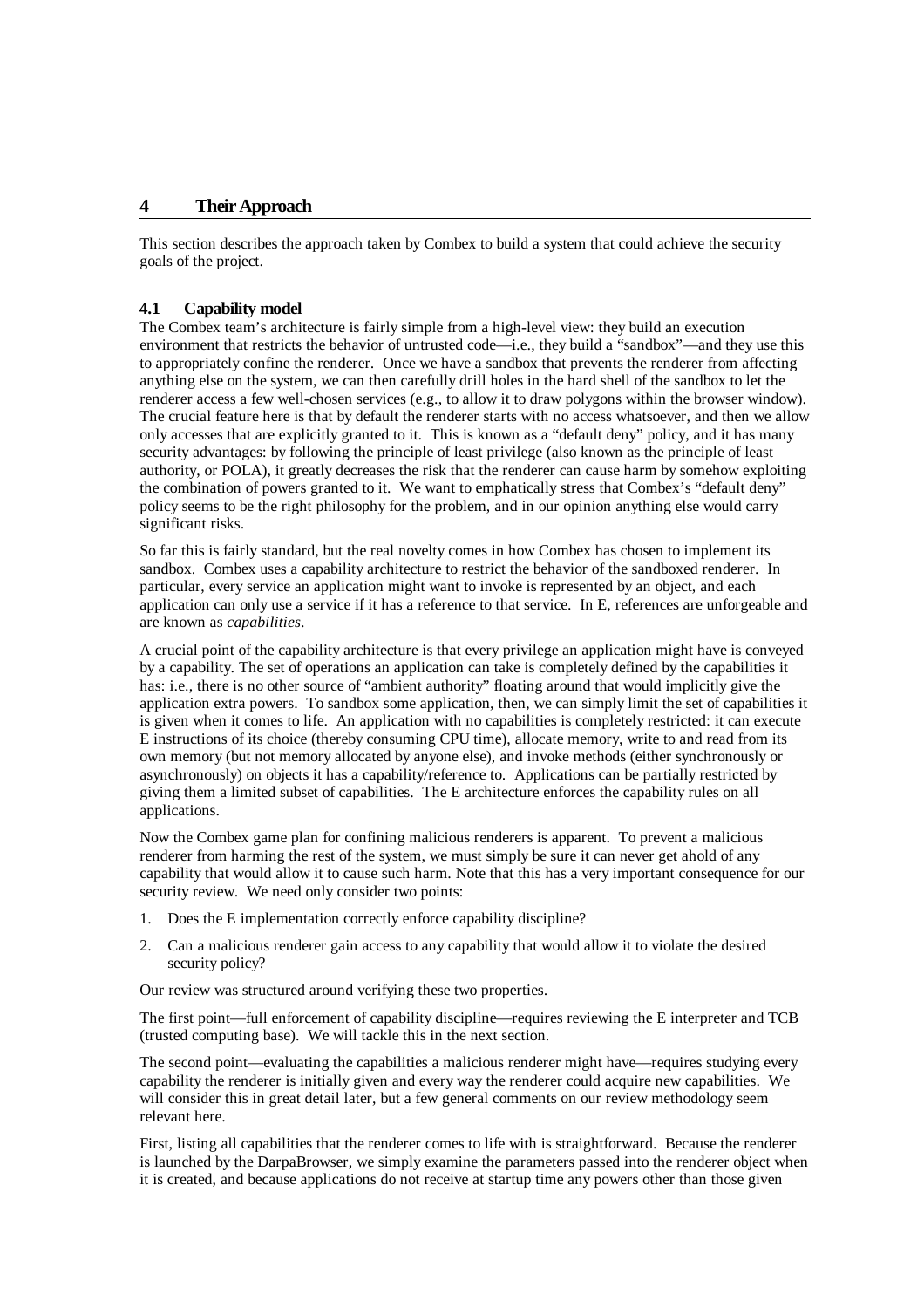explicitly to them (the "default deny" policy, as implemented by E's "no ambient authority" principle), this gives us the complete list of initial capabilities of the renderer.

Identifying all the capabilities that a malicious renderer might be able to acquire is a more interesting problem. A malicious renderer who can access service S might be able to call service S and receive as the return value of this method a reference to some other service T. Note that the latter is a new capability acquired by the renderer, and if service T allows the malicious renderer to harm the system somehow, then our desired security policy has been subverted. In this way, a renderer can sometimes use one capability to indirectly gain access to another capability, and in practice we might have lengthy chains of this form that eventually give the renderer some new power. All such chains must be reviewed.

This may sound like a daunting problem, but there was a useful principle that helped us here: an application can acquire capability C only if the object that C refers to is "reachable" from the application at some time. By reachability, we mean the following: draw a directed graph with an edge from object O to object P if object O contains a reference to P (as an instance variable or parameter), and say that object Q is reachable from object O if there is a sequence of edges that start at O and end at Q. Consequently, reachability analysis allows us to construct a list of candidate capabilities that a malicious renderer might be able to gain access to, with the following guarantee: our inferred list might be too large (it might include capabilities that no malicious renderer can ever obtain), but it won't be too small (every capability that can ever be acquired by any malicious renderer will necessarily be in our list). Then this list can be evaluated for conformance to the desired security policy.

We used static reachability analysis on E code frequently throughout our review. The nice feature of reachability analysis is that it is intuitive and quite easy to apply to code manually: one need only perform a local analysis followed by a depth-first search. In many cases, we found that some object O was not reachable from the renderer, and this allowed us to ignore O when evaluating the damage a renderer might do. We'd like to emphasize that knowing which pieces of code we don't need to consider gave us considerable economy of analysis, and allowed us to focus our effort more thoroughly on the remaining components of the system. We consider this a decidedly beneficial property of E, as it allows us to improve our confidence in the correctness of the Combex implementation and thereby substantially reduce the risk of vulnerabilities.

In addition, since most components start with no authority (beyond the ability to perform computation, such as creating lists and numbers), even though they are transitively reachable from another component, they cannot provide additional authority to their clients (because they do not have any authority to give), and so cannot lead to a security vulnerability.

#### **4.2 Security Boundaries**

Confinement is not sufficient for the DarpaBrowser (and many other systems). Instead, a mostly confined object (the renderer) must be able to wield limited authority outside itself, across a security boundary that restricts the access of the confined object. The object that provides it that limited authority (the security management component) has substantially more authority (for example, the authority to render into the current GUI pane is a subset of the authority to replace the pane with another). Transitive reachability shows that the confined component could potentially reach anything that the security management component could reach, and indeed a buggy or insecure security management component could provide precisely that level of access to the intended-to-be-confined component.

In general, security boundaries between each of the components of the system are achieved almost for free using E. To allow object A to talk to B, but in a restricted way, we create a new object BFacet exporting the limited interface that A should see, and give A a reference (a capability) to BFacet. Note that E's capability security ensures that A can only call the methods of BFacet, and cannot call B directly, since A only has a reference to BFacet and not to B.

The Combex system extends this style into a pattern that further simplifies analysis of confined components. The target component is launched with *no* initial authority, and is then provided a single capability analogous to the BFacet above, called the Powergranter, that contains the specific authorities that the confined component may use. The Powergranter becomes the only source of authority for the confined component and embodies the security policy across the boundary. Thus, the pattern makes it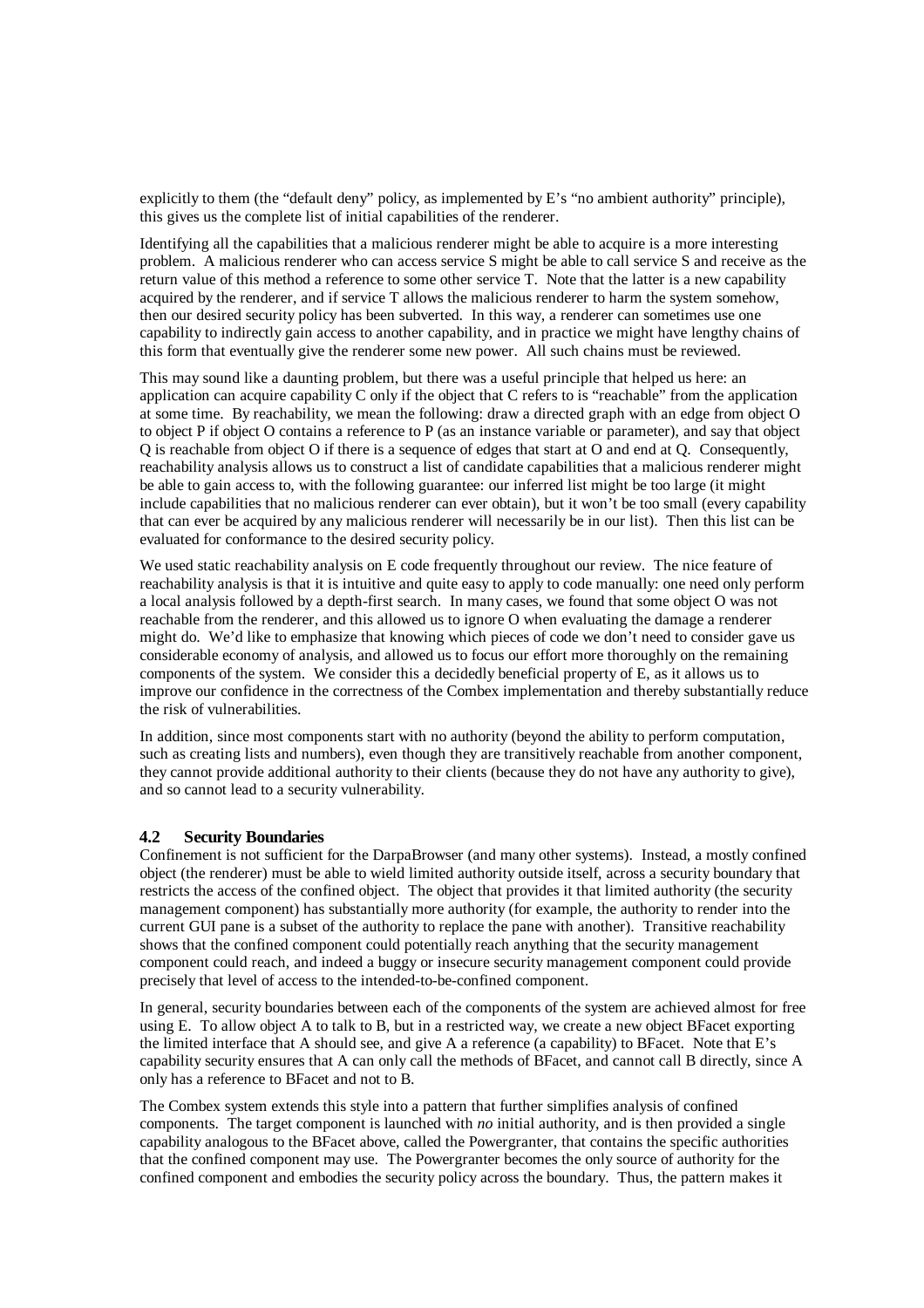clear which code must be reviewed to ensure that the security policy is enforced correctly.

## **4.3 Non-security Elements that Simplified Review**

This section describes some elements of the E design that were not motivated by security, but that contributed either to security or the ease of reviewing for security.

#### **4.3.1 E Concurrency Model**

The review was substantially simplified by the concurrency model in E. In the E computational model, each object only ever executes within the context of a single Vat. Each Vat contains an event queue and a single thread that processes those events. Messages between objects in different vats use an "eventual" send, that immediately returns to the sender after posting an event on the receiver's vat for the message to be delivered synchronously within that vat. As a result, objects in E never deal with synchronization. Consequently, all potential time-of-check-to-time-of-use (TOCTTOU) vulnerabilities could be evaluated within a single flow of control, and thus took little time to check for. By contrast, in systems in which multiple threads interact within objects, such determinations can be extremely difficult or infeasible to determine.

#### **4.3.2 Mostly-functional Programming Support**

An interesting side note is that E's support for mostly functional programming seems to have security benefits. Mostly-functional programming is a style that minimizes mutable state and side effects; instead, one is encouraged to use immutable data structures and to write functions that return modified copies of the inputs rather than changing them in place. (Pure functional programming languages allow no mutable state, and often also stress support for higher-order functions and a foundation based on the lambda calculus. E does provide similar features; however, these aspects of functional programming do not seem to be relevant here.) The E library provides some support for functional programming in the form of persistent (immutable) data structures, and we noticed that E code also seemed to often follow other style guidelines such as avoiding global variables. This seems to provide two security benefits.

First, immutable data structures reduce the risk of race conditions and time-of-check-to-time-of-use (TOCTTOU) vulnerabilities. When passing mutable state across a trust boundary, the recipient must exercise great caution, as the value of this parameter may change at unexpected times. For instance, if the recipient checks it for validity and then uses it for some operation if the validity check succeeds, then we can have a concurrency vulnerability: the sender might be able to change the value after the validity check has succeeded but before the value is used, thereby invalidating the validity check and subverting the recipient's intended security policy. Similarly, when passing mutable state to an untrusted callee, the caller must be careful to note that the value might have changed; if the programmer implicitly assumed its value would remain unchanged after the method call, certain attacks might be possible. Our experience is that it is easy to make both of these types of mistakes in practice. Using immutable data structures avoids this risk, for if the sender and recipient know that all passed parameters are immutable then there is no need to worry about concurrency bugs. To the extent that E code uses immutable data structures, it is likely to be more robust against concurrency attacks; we observed in our review that when one uses mutable state, vulnerabilities are more common.

Second, the use of local scoping (and the avoidance of global variables) in the E code we reviewed made it easier to analyze the security properties of the source code. In particular, it was easier to collect the list of capabilities an object might have when we only had to look at the parameters to its method calls and its local instance variables, but not at any surrounding global scope. Since finding the list of possessed capabilities was such an important and recurring theme of our manual code analysis, we were grateful for this aspect of the Combex coding style, and believe that it reduced the risk of undiscovered vulnerabilities.

#### **5 Achieving Capability Discipline**

In this section, we evaluate how well E achieves capability discipline, i.e., how effective it is as a sandbox for untrusted code. The crucial requirement is that the only way an application can take some security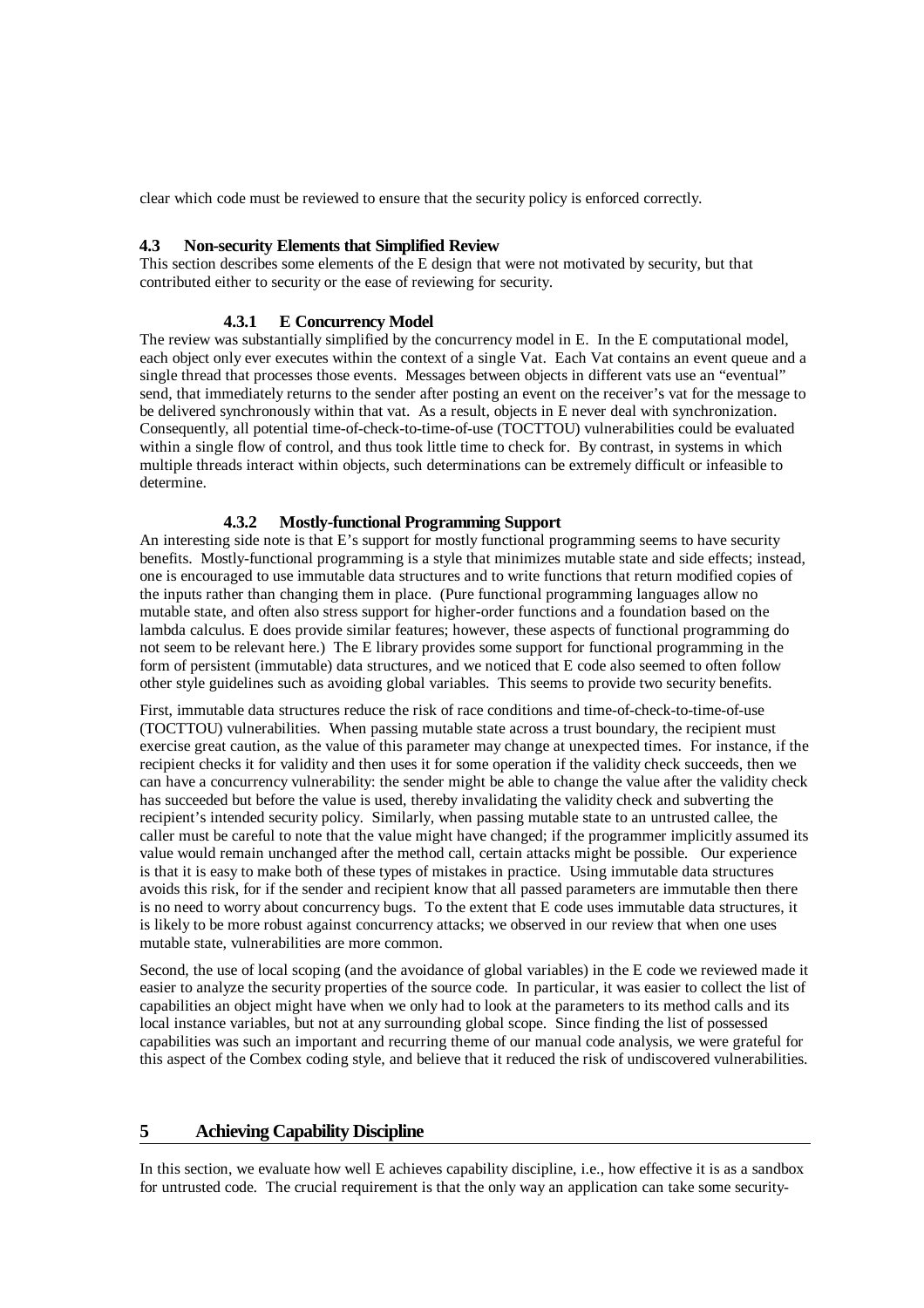relevant action is if it has a capability to do so. In other words, every authority to take action possessed by the application must be conveyed by a capability (i.e., an object reference) in the application's possession.

There is a single underlying principle for evaluating how well E achieves this objective: there must be no "ambient authority". Ambient authority refers to abilities that a program uses implicitly simply by asking for resources. For example, a Unix process running for the "daw" user comes to life with ambient authority to access all files owned by "daw", and the application can exercise this ability simply by asking for files, without needing to present anything to the OS to verify its authority. Compare to E, where any request for a resource such as a file requires not just holding a capability to the file (and applications typically start with few authorities handed to them by their creator), but also explicitly using the capability to the file in the request.

We start by looking at the default environment when an application is started. In E, the environment includes the *universal scope*, a collection of variable/value bindings accessible at the outermost level. If the universal scope included any authority-conveying references, the "no ambient authority" principle would be violated, so we must check every element of the universal scope. We discuss this first. We shall also see that a critical part of the universal scope is the ability to access certain native Java objects, so we devote considerable attention to this second. Finally, we examine the E execution system, including the E language, the E interpreter, the enforcement of memory safety, and so on.

#### **5.1 UniversalScope**

The E language is quite spare, and many programming features that would be part of the language syntax in other languages are pushed to the universal scope in E. The E universal scope contains values for constructing basic values (such as integers, strings, lists of integers, and so on), promises, references, and exceptions. It also contains some utility functionality, for regexp matching, parsing of E scripts ("eval"), and so on. It contains support for control-flow constructs: loops, and the ability to throw exceptions. It also contains objects that let one control the behavior of E. All of these seemed appropriate and safe to grant to untrusted applications.

The universal scope also allows applications to create a stack trace, for debugging purposes. Such a backtrace would not reveal the value of internal variables of other stack frames, but could potentially reveal information present at the site of the exception. For example, an inner confined object could throw an exception containing a capability that was confined (e.g., a private key or database), through an intermediate caller, to a colluding outer object, thus breaking confinement. Also, the depth of the execution stack is visible, which could pose a risk in certain scenarios: for instance, consider trusted code containing a recursive function whose level of recursion depends on some sensitive data (e.g., a secret cryptographic key), and suppose the recursive function is called with arguments that induce it to hit an error condition and throw an exception from deep within the recursion. In such a case, the caller might be able to learn something about the callee's secrets by catching the exception, examining the resulting stack trace, and recovering the stack depth. These scenarios do not occur in the DarpaBrowser, but have been used in exploits on other systems. Accordingly, though the risk for DarpaBrowser is small, it should probably be repaired (Fixing this was determined not to be hard).

We note that the universal scope provides no way to gain access to the network, to remote objects, or to the hard disk (apart from the resource\_\_uriGetter; see below). Moreover, it is an invariant of the DarpaBrowser implementation that the renderer never receives any remote references nor any way to create them; consequently, though the E language contains support for distributed computation, we do not need to consider this aspect in our review of the renderer sandbox.

There is one detail we have not discussed yet: the universal scope also contains several objects known as *uriGetters*, which deserve extra attention. Every application receives two such uriGetters: a resource uriGetter, and an import uriGetter.

The resource uriGetter allows applications to load application-specific resources, such as an image file containing their icon and so on. The application is not (by default) allowed to modify those resources, and the resources are supplied when the application is installed on disk. This data is stored in a special directory on disk. Thus, the application can effectively read to this very special part of the file system, but not to any other files, nor can the application write to these files. Given the contents of these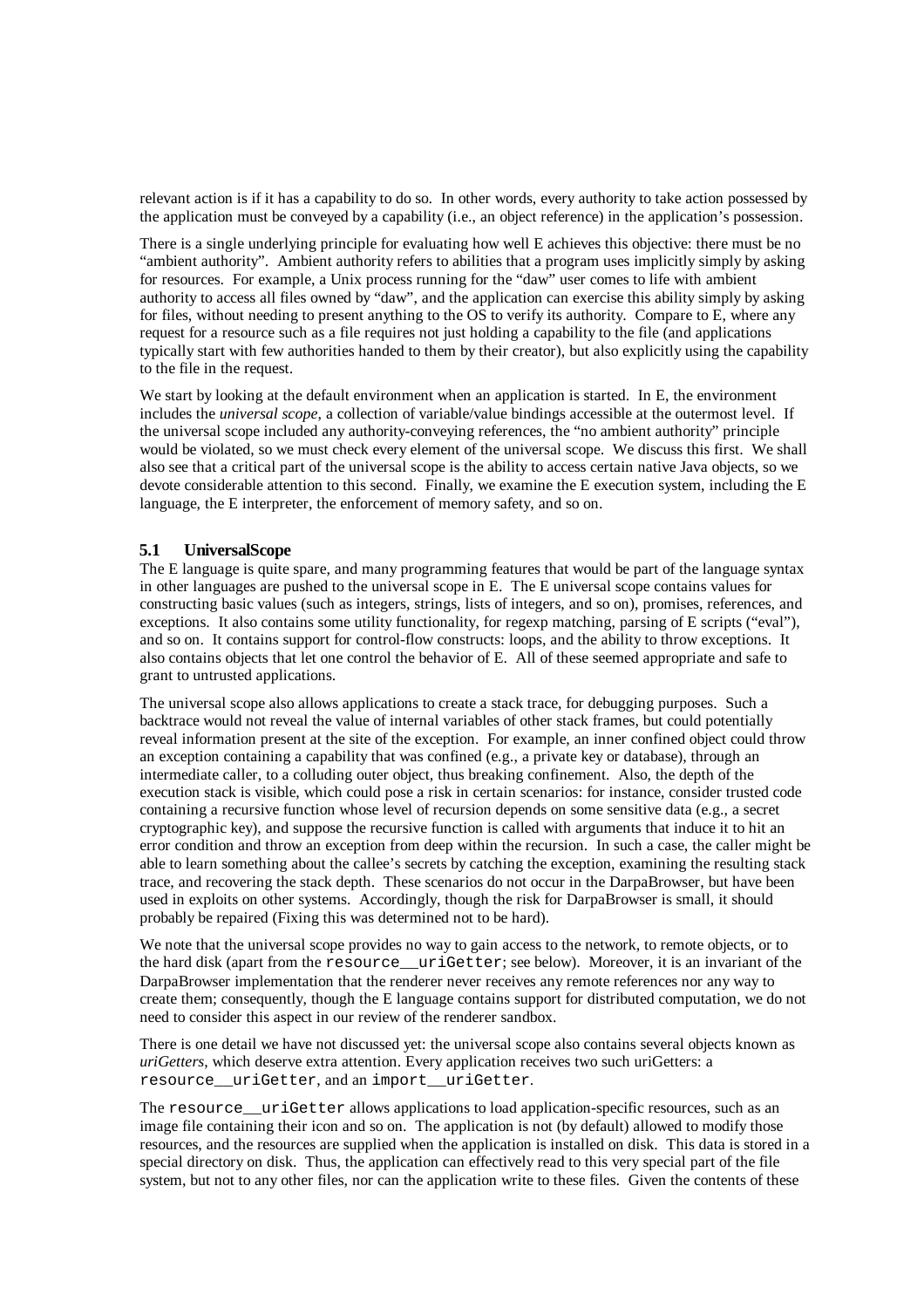resources, the resource uriGetter seems to pose little risk.

The import\_\_uriGetter gives the application access to the E library (collections, messages, and more, all in E), the E interpreter and parser, and various utility code (e.g., a Perl5 regexp matcher and a XML parser). The import\_\_uriGetter also allows the application to load certain Java classes, instantiate them, and obtain a reference to the resulting Java object. Once the application has a reference to such a Java object, the application can make method calls on that object and interact with it. Such Java objects run unrestricted, not under the control of the E architecture, and hence must be trusted not to violate capability discipline or otherwise convey authority. Since interaction with Java objects obviously provides a potential way in which a malicious renderer might be able to subvert the E sandbox, we discuss this very important aspect of E in detail next.

#### **5.2 Taming the Java Interface**

One of the goals of the E architecture is to allow Java programmers to easily transition to writing E code, and in particular, to continue using familiar Java libraries. For example, E lets programmers use the Java AWT and Swing toolkits for building graphical user interfaces. This means that E code needs access to legacy Java classes. This comes with significant risks, as the Java code may not have been written in accordance with capability discipline, and since Java code is not subject to E's capability enforcement mechanisms, this might allow security breaches if care is not taken. Unfortunately, not all Java classes are safe to give to untrusted applications: some would allow the renderer to escape the sandbox. For instance, calling new File("/etc/passwd") would give the renderer access to the password file on Unix, and hence sandboxed applications must not be allowed to call the constructor method on java.io.File.

The E solution is to restrict the application's access to Java classes and methods. There are several mechanisms for enforcing these restrictions: SafeJ, the legacy mechanism, and fall-through behavior. The legacy mechanism hard-codes policy for a few Java classes. (The listed classes are considered as safe but with all methods allowed, unless there is a specific annotation giving the list of allowed methods, in which case all unmentioned methods are suppressed.) SafeJ, the successor mechanism, is more flexible, and will be described next.

In SafeJ, Java classes can be marked either *safe* or *unsafe*. All applications are allowed to invoke the allowed static methods and constructors of any class marked safe via the import\_\_uriGetter, which is available to all applications from the universal scope. Consequently, classes marked *safe* can typically be instantiated freely by all applications. In contrast, the only way to invoke static methods or constructors of unsafe classes is through the unsafe uriGetter, which is not part of the universal scope and should not be available to untrusted applications. Consequently, this lets us control which Java classes can be instantiated (e.g., by calling their constructor) by untrusted applications.

This coarse-grained measure is not enough by itself, of course, because some Java classes have a few methods that follow capability discipline and a few that do not<sup>1</sup>. We could simply mark these classes

<sup>1</sup> It is a little tricky to define exactly what it means for a method to follow capability discipline. Imagine if java.lang.String had a static method called formatHardDrive() that erased the entire filesystem. Would this be a failure of capability discipline? One could argue that the java.lang.String class is an abstraction of the entire hard disk and hence any reference to it conveys authority to delete the entire hard disk; this would be following capability discipline. (Such an interpretation would undoubtedly be surprising and confusing to many programmers: one might expect an instance of a class named java.io.HardDisk to represent the hard disk, and a java.io.HardDisk.formatHardDrive() method would be reasonable and expected, but surely not on a java.lang.String. This highlights the difficulty of declaring java.lang.String.formatHardDrive() a violation of capability discipline in any principled way, as the only real difference between java.lang.String and java.io.HardDisk is the name of the class.) However, in practice it is easy to detect a violation of capability discipline. We expect each Java object to represent some abstract or real-world entity, service, or resource; a reference to that Java object conveys authority to the represented entity, and we may reasonably insist that method calls should only allow the caller to affect the represented entity, and nothing else.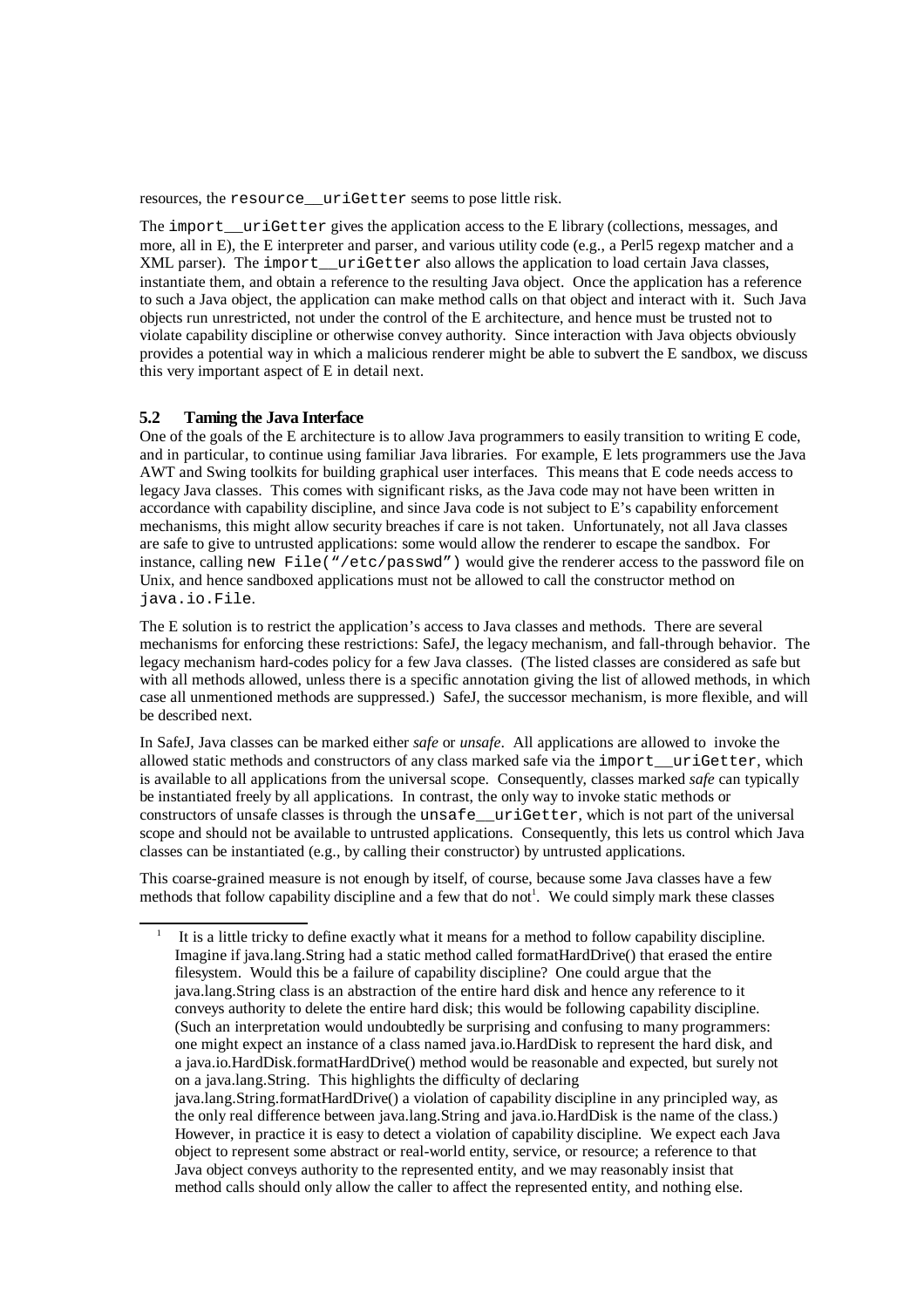unsafe, but such a conservative approach would deny applications access to too much useful functionality. Instead, SafeJ allows each public method to be marked either *suppressed* or *allowed*. (Private and package-scope methods are treated as implicitly suppressed. Public constructors are handled as static methods with the method name "new", and suppressed or allowed as with any other method. Instance variables are wrapped with getter and setter methods, and then the methods are handled as before, with one exception: public final scalar variables are always implicitly marked allowed. Methods that aren't listed in the SafeJ database but are part of a class that is listed in the database are treated as implicitly suppressed.) Applications are only allowed to call unsuppressed methods. (No E application can directly call a suppressed method, no matter what capabilities it has.) Java classes that have been made safe to export to E in this way are sometimes known as *tamed* classes.

Finally, if a class is not listed in the SafeJ database and not controlled by the legacy mechanism, the fallthrough behavior applies. In particular, the default for such classes is that they are treated as though they had been marked unsafe (so they can only be instantiated by applications trusted with the unsafe uriGetter), but all methods are treated as allowed.

Consequently, the presence of the import\_\_uriGetter in the universal scope and the other ways of obtaining references to Java objects give all applications access to a great deal of trusted Java code, and this must be carefully reviewed. In particular, a sandboxed application can invoke any allowed static method or constructor on any Java object marked safe, and so can typically instantiate these, and can call any unsuppressed method on any object it has obtained a reference to (either by instantiating that object itself, or by obtaining such a reference indirectly from other objects). To ensure that untrusted applications cannot escape the sandbox, we must examine every unsuppressed method on every safe Java class to be sure that they do not contain ambient authority.

An additional design goal of E was that unsuppressed methods do not permit reading covert channels: for example, E applications should not be able to get access to any information about the current time or to access any form of non-determinism (the latter restriction helps avoid covert channels, and also makes deterministic checkpointing easier), and there should be no global mutable state shared between applications (except where such state is explicitly exchanged between communicating applications). Java code can potentially violate these restrictions, and we spent a little time on reviewing these properties. However, because these restrictions are not necessary for the security of the DarpaBrowser exercise, we did not put much attention into them.

We reviewed a great deal of Java code. However, there is simply too much accessible Java code to review it all. Therefore, we used various methods to identify classes likely to be at greatest risk for security breaches, and focused our effort there. Also, we reviewed the process by which Combex authorized classes as safe and methods as unsuppressed to look for any systematic risks. We will describe first the result of our focused code analysis efforts, and then discuss the process.

## **5.3 Security holes found in the Java taming policy**

We found a vulnerability: java.io.File does not follow capability discipline, yet its methods are allowed by the legacy mechanism. In particular, the getParentFile() method returns a File object for the parent directory, and thus given a reference to any one file on the filesystem a malicious application could use this method to get a reference to any other file on the filesystem, breaking confinement or worse. Obviously the getParentFile() method ought to be suppressed. Moreover, we suggest that File objects should be fully opaque with respect to their location in the filesystem, and methods such as getAbsolutePath(), etc., should also be suppressed. How did this error arise? The java.io.File class was mediated by the legacy mechanism, and because no method was annotated, by default all methods were inadvertently allowed. This illustrates a general risk in the legacy mechanism: it uses a "default allow" policy, which is very dangerous and should be avoided; in contrast, SafeJ uses a "default deny" policy, which is much better suited to security.

We found a second security weakness: sandboxed applications can call show() on their AWT and Swing

Thus, a java.io.File object represents a file on the hard disk, a javax.swing.JEditorPane represents an editing window on the screen, and so on. Many—but not all—Java objects mostly respect this intuitive notion of capability discipline.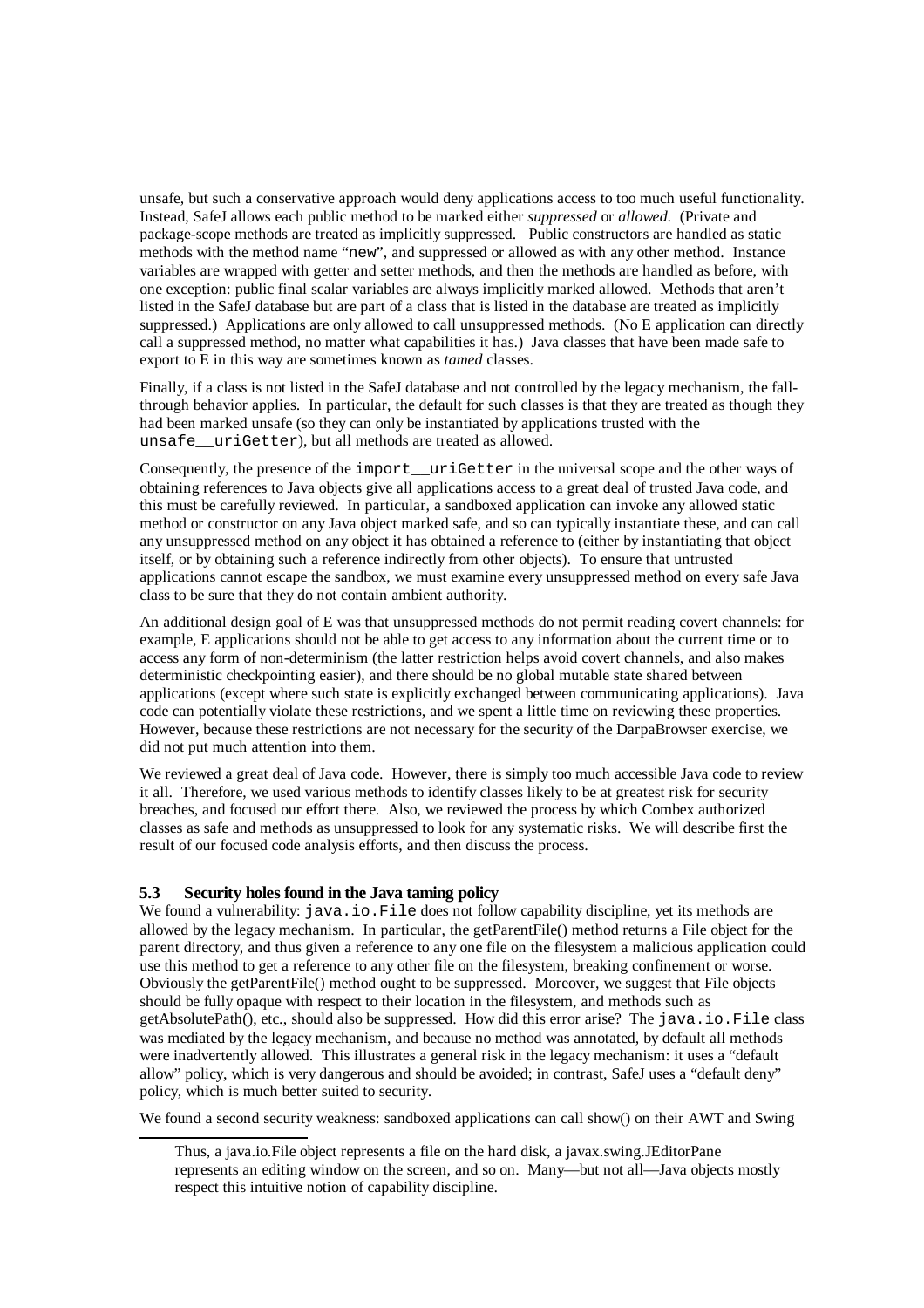windows and grab the focus. As a result, a malicious renderer could steal the input focus from some other window; for instance, if the user is typing her password into some other window, a malicious renderer might be able to steal the focus from the other window and thereby observe the user's next few keystrokes before the user notices what has happened. The show() method was suppressed in some classes, but unsuppressed in others, so there are some holes. We suggest that all show() methods should be suppressed. Moreover, it may be a good idea to check if any other methods internally call show(); if so, they should be suppressed, too.

We found a significant vulnerability: the javax.swing.event.HyperlinkEvent class, which is marked safe, contains an allowed method getURL() that returns a java.net.URL object. Since java.net.URL objects convey the authority to open a network connection and fetch that URL, returning such an object gives the application considerable power. We believe that this was not intended, and in particular, it may allow a malicious renderer to violate the desired security policy as follows. Suppose the malicious renderer registers itself to receive HyperlinkEvent callbacks whenever the user clicks on a link in the renderer window. Then if the malicious renderer can lure the user into clicking on some link in this window, the renderer can receive authority to fetch the corresponding URL. In this way, a malicious renderer could arrange to fetch any URL linked to on the current web page, without involving the CapBrowser. This allows a malicious renderer to download such a URL and display it, even though the URL field in the browser is not updated. The renderer can continue in this way, fetching any URL transitively reachable among the tree of links rooted at the current page, and thus can gain access to all of the web that is reachable from the current page. This would allow a malicious renderer to violate the "synchronization" security goal by rendering one web page while the URL displayed above refers to another.

We found another, much less serious, weakness: java.awt.ComponentEvent contains an allowed method, getComponent(), that works as follows. If the user interacts with some AWT component (e.g., the browser window) in some way (say, by resizing it or clicking within it), then an AWT event is generated and sent to all listeners. The listener can find out which component this event is relevant to by calling the getComponent() method to get a reference to the appropriate AWT component object. Note that the CapBrowser is able to register a listener on its containing window. This could allow a malicious browser to escape its confinement and draw outside its window. Our hypothetical malicious browser would first register a listener on its parent window. Modifying the parent window is off-limits for the browser, because the parent window contains elements mediated by the PowerGranter. . If the user can be lured into clicking or otherwise generating an event relevant to the parent window, the malicious browser will receive a java.awt.ComponentEvent object that can be queried via the getComponent() method to return a reference to the parent window. Please note that this affects only the confinement of the CapBrowser, and not of the renderer, because the renderer has no way to set a listener on the parent window. Since confining the browser was not a goal of this project, this weakness seems to have no impact on the security of the Combex DarpaBrowser. We mention it only for completeness. We re-discovered a vulnerability that was already known to the Combex team: the java.awt.Component class has getDropTarget() and setDropTarget() methods, marked allowed. This allows a malicious renderer to subvert the trusted path to the user, spoof drag-and-drop requests from the user, and steal capabilities that the renderer should not be able to get access to. In the Combex capDesk system, the user is considered trusted, and if the user uses the mouse to drag-and-drop a file onto an application, this is considered as a request by the user to authorize that application to access the corresponding file. In Java, when a window is the target of a user's drag-and-drop request, if that window has a DropTarget enabled (which can be done by calling setDropTarget()), then a drag-anddrop event will be created and sent to the DropTarget object. Consequently, drag-and-drop events are treated as trusted designators of authority, and thus Java's DropTarget management is a critical part of the trusted path to the user. However, an E malicious renderer might be able to spoof drag-and-drop requests by calling getDropTarget() and then sending a synthetic drag-and-drop event to the drop target. More seriously, a malicious renderer could steal file capabilities by registering itself as a DropTarget for some window (note that effectively all windows and GUI elements are subclasses of java.awt.Component and thus have their setDropTarget() method allowed) and then proceeding to receive each drag-and-drop event and extracting the capability for the file designated by the user. This may give the malicious renderer access to files it should not have received, and the user may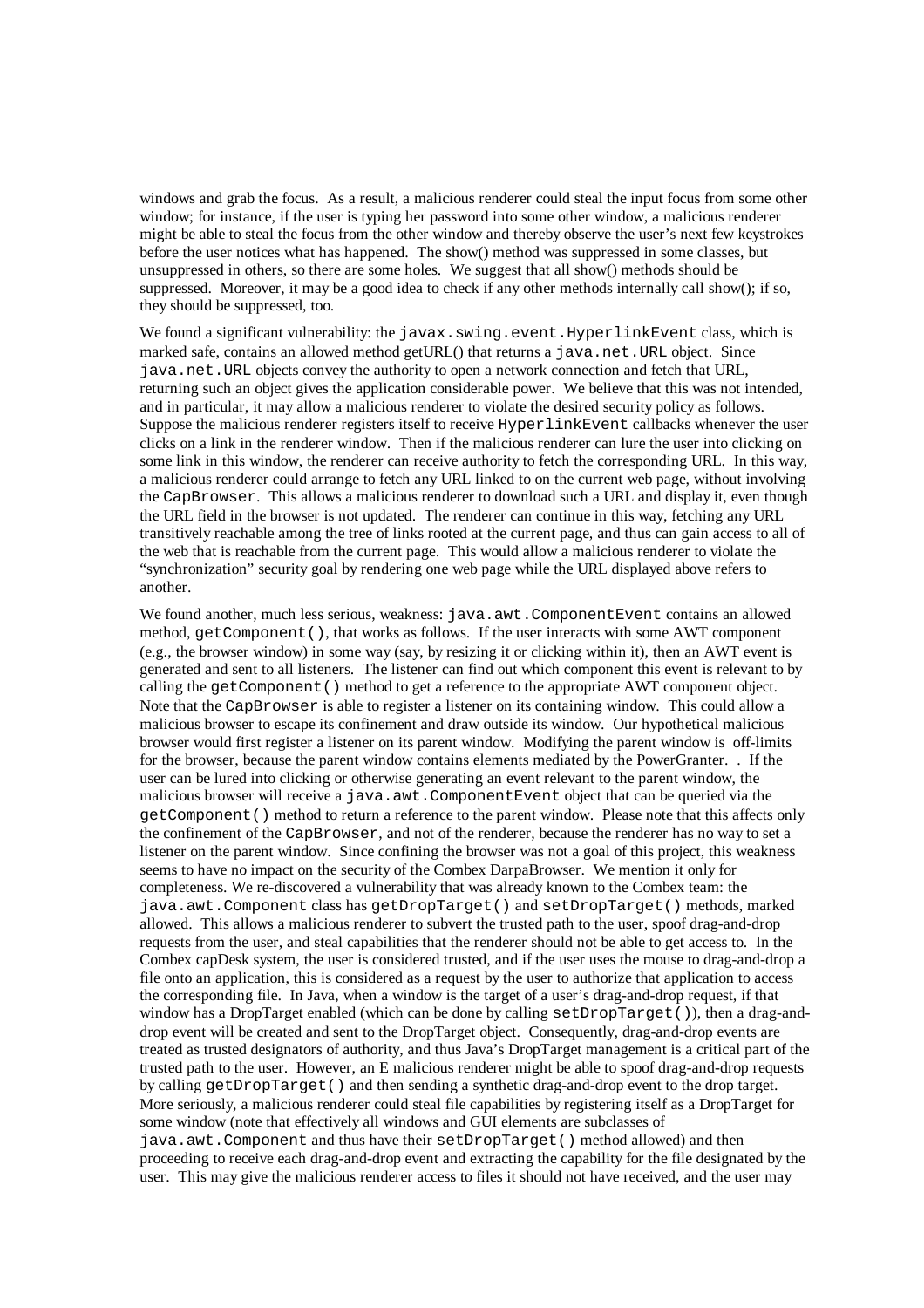not even realize that the malicious renderer is gaining access to these files, as the user may have intended to drop that file onto the DarpaBrowser, not the renderer.

We found an unimportant minor violation: java.lang.Object.toString() may enable covert channels, since it can reveal the hash code of the object, an undesired property (it ruins the equivalence of transitively immutable objects). Similarly, by grepping the SafeJ database we found about 4 unsuppressed hashCode() methods, about 20 unsuppressed equals() methods, and about 13 unsuppressed toString() methods. (Most hashCode(), equals(), and toString() methods were correctly suppressed, but a few apparently slipped through the review process.) We note that this does not affect the security of the DarpaBrowser. We mention it only to point out the difficulty of perfectly taming the Java interface: though suppressing these types of methods seemed to be a goal of the taming process, a few instances were overlooked inadvertently during the taming process, and so one might reasonably conclude that the taming process is potentially somewhat error-prone.

We found another similar minor violation: it may be possible to use the java.awt.Graphics2D class as a covert channel, because the java.awt.RenderingHints object stored in the graphics context acts as globally accessible, mutable state. In particular, the RenderingHints class behaves much like a Java hashtable, with put() and get() methods. To remedy this, the get() methods were all suppressed, apparently in an effort to make RenderingHints behave like a piece of write-only state (more precisely, the intent was apparently that E applications should only be able to write to it, whereas Java objects could both read from and write to it). However, this intent was not carried out perfectly, as we found that RenderingHints has an unsuppressed remove() method that takes a key and returns the value previously associated with that key. This can allow E applications to read the contents of this pseudo-hashtable. Similarly, a put() method also returned the previous value associated with a key, and this unsuppressed method could also create a covert channel. Because covert channels are not relevant to the DarpaBrowser, this small bug does not affect the security of the DarpaBrowser; we mention it only for completeness.

Along similar lines, it turned out that though the get() methods of RenderingHints were marked suppressed in the SafeJ database for the RenderingHints database, they weren't actually denied to the application. In fact, the application could call the get() methods nonetheless, and this seems to be because a superclass of RenderingHints, Map, controlled by the legacy taming mechanisms, effectively marked get() as allowed and the superclass's annotation took precedence in this case. Again, this does not affect the security of the DarpaBrowser, but is a defect that should be repaired.

We found a minor risk: the AWT keyboard focus manager (java.awt.KeyboardFocusManager) was declared safe and allows the getFocusKeyboardManager() method, which might allow stealing the focus or even stealing certain keypress events—while we do not know of any attacks, we do not have any confidence that attacks are impossible, and so we recommend that this be marked unsafe. (Also, the Swing keyboard focus manager, javax.swing.FocusManager, is declared unsafe but has other similar methods allowed.) This does not appear to cause a risk for the DarpaBrowser, because these methods are only implemented in JDK 1.4 while the Combex system is designed to run on JDK 1.3. However, there does seem to be an important lesson here. The Java taming decisions are specific to a single version of Java, and upgrading the Java libraries could create significant vulnerabilities if those decisions are no longer appropriate. (We noticed several instances of this risk: for instance, java.awt.event.MouseEvent.getButton() is allowed and is dangerous, but fortunately appears only in JDK 1.4 so cannot be used in an attack when E is run using JDK 1.3, as it is for the DarpaBrowser.) Consequently, we recommend that Combex warn users that E should only be used on the intended version of Java and take steps to defend against this risk if Combex should ever decide to upgrade to a later version of Java.

We identified several risks associated with the javax.swing.Action interface, which encapsulates the ability to perform certain user interface actions (such as a cut-and-paste operation). Many classes have getAction() and getActions() methods allowed, which might leak a surprising capability to invoke one of these actions to the malicious renderer. Similarly, many classes have setAction() and setActions() methods allowed, which might allow a malicious renderer to change the action associated with a user interface event and thereby change the behavior of some trusted interface. We did not have time to look at all code paths for all possible attacks, but we are worried about the risk of exposing these capabilities to a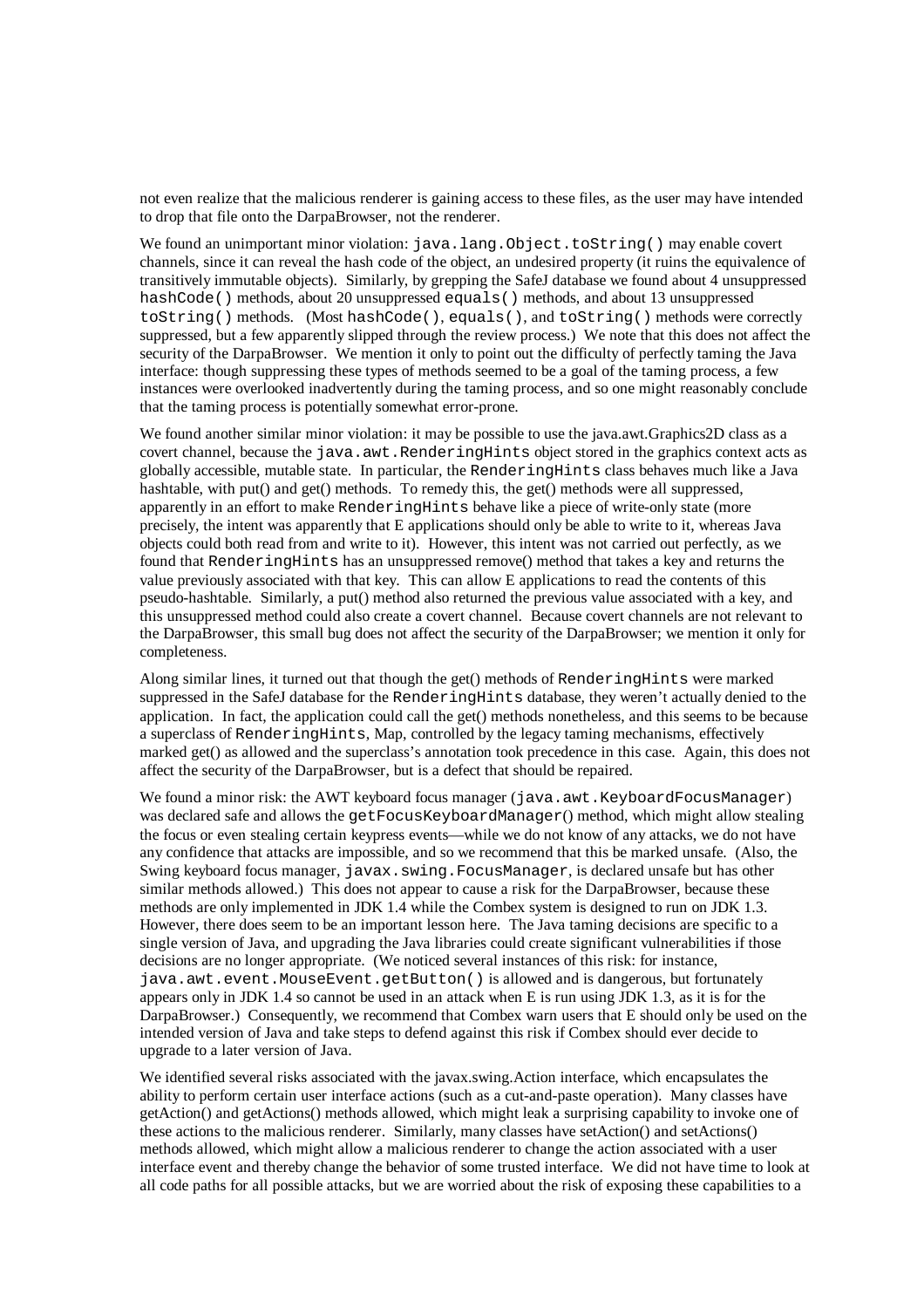malicious renderer: thus, this is not a known risk, but rather is a "risk of the unknown". We suggest that these methods should be suppressed unless there is a convincing argument that they are safe.

#### **5.4 Risks in the process for making taming decisions**

From the taming bugs we found, we can see several general risks associated with the E taming mechanism and the process used by the Combex team to make taming decisions.

First, the use of three different taming mechanisms is dangerous, as it can cause confusion. And the "default allow" policies of the legacy mechanism and the fall-back default are quite worrisome. For instance, the java.io.File.getParentFile() vulnerability described above arose directly as a result of a "default allow" policy, and we are concerned that there may be other vulnerabilities of this sort hiding undiscovered.

Second, the complexities of Java contribute to this danger. For instance, consider subclassing. Suppose we suppress some method in the superclass using SafeJ. Later, we encounter a subclass where this same method is overridden. SafeJ will prompt us whether this should be allowed just as if it were any other method, yet it clearly is not: if we've suppressed it in the superclass, that's an indication that something unusual is going on here, and in this case, we feel that the user ought to be warned. The fact that the user is not warned in this case introduces the risk that the user might inadvertently allow this method in some subclass. Any time that humans must make the same decision several times is an invitation for one of those decisions to be incorrect, and all the adversary needs is a single error. We saw several instances of this failure mode in practice: in the hashCode(), equals(), and toString() methods. A related failure can occur if subclasses have superclasses with methods that are dangerous. It may not always be obvious when reviewing the superclass that the method is dangerous, and the user might decide to allow the method while taming the superclass and never consider it again, when it should be denied in a subclass. Of course, in practice if the method is dangerous in some subclass it is prudent to suspect that it may be dangerous in other subclasses as well. We saw an example of this with the getComponent() method, which was enabled in java.awt.ComponentEvent() but suppressed in some subclasses. One possible solution to these two problems might be as follows: if a method is allowed in the superclass, then the user is still queried about it in all subclasses, but if the method is suppressed in the superclass, then it will be suppressed in all subclasses as well. More research in this area would seem to be helpful, though.

A more dangerous bug related to subclassing is that if a method is allowed in the superclass, overridden in some subclass, and marked as suppressed in that subclass, then the method is still treated by E as allowed. This was responsible, for instance, for the RenderingHints vulnerability. We view this as simply a design mistake in the semantics of SafeJ, and recommend that it be fixed.

In general, the taming mechanism is too complicated for us to have much trust in our review of it. There are special cases for public final scalar variables, for sugared classes, for unsafe classes not in the SafeJ database (the fall-through behavior), and so on. It is not easy to find a single database listing all the taming decisions (the SafeJ one is incomplete, because it doesn't handle the legacy mechanism, the fallthrough behavior, or the other special cases), and this makes it hard to review earlier taming decisions. In addition, the complexity of Java adds extra potential for unexpected behavior. We are uneasy about all these possible interactions, and we urge that more attention be paid to this critical aspect of the E architecture.

## **5.5 E**

The final piece of the E architecture that is needed to build a secure sandbox is the E language. E is an interpreted language, and the interpreter is of course trusted to enforce the sandboxing restrictions. Due to time limitations, we did not review the entire implementation of the interpreter; instead, we focussed on understanding the semantics of a few critical aspects of E.

First, we examined all Kernel E constructs. The E language is actually translated down to a subset, called Kernel E, before execution, and so reviewing Kernel E is sufficient to check whether there are any instructions that might allow a sandboxed application to break out of its sandbox. We did not find any worrisome instructions.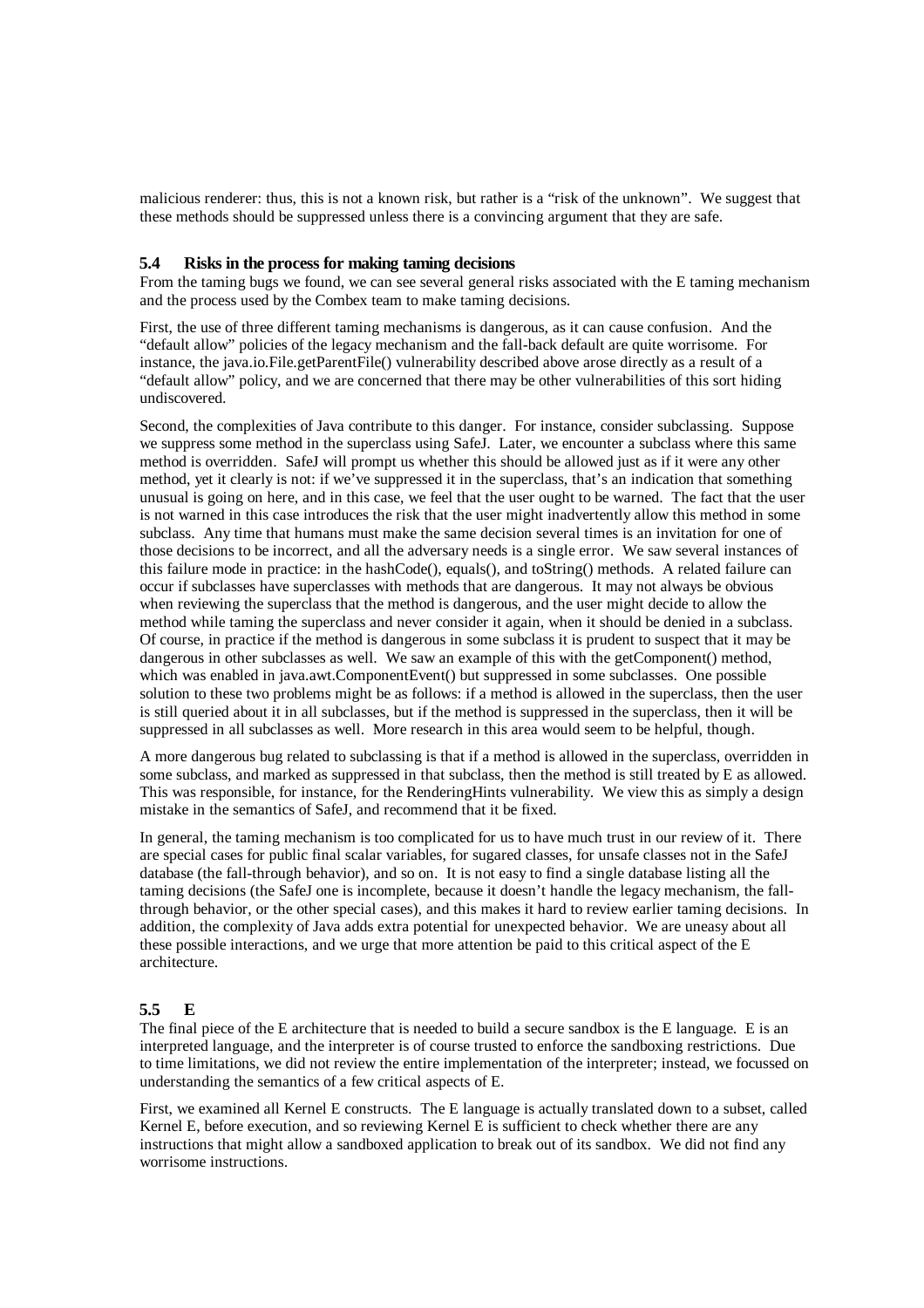We reviewed certain aspects of the E parser and interpreter. We found that the architecture seems to be well-suited to enforcing memory safety, and we would not expect to find any vulnerabilities here. We did find one bug: the E parser memoizes the result of parsing, so that parsing the same script a second time will immediately return a cached copy of the parse tree. This is an important performance optimization. However, the memoization was not based on all of the relevant parsing context: scripts were matched on their text but not on extra arguments that affected the parsing process. As a result, it was possible to cause the E parser to return incorrect parse trees. This does not appear to lead to a security vulnerability in the context of the DarpaBrowser, but we suggest a systematic review of all uses of caching to check for other instances of this error and to make sure that all cached data is transitively immutable.

Next, a subtle aspect of E is that a few extra synthetic methods are constructed and added to every object. These are known as *Miranda methods*, and they permit functionality such as asking an object to return its type. We were initially concerned that this creation of artificial methods not specified by the programmer might allow attacks, but after reviewing all the Miranda methods, we did not find any reason for concern.

Along the way, we discovered a few interesting properties of the E language. The first relates to exceptions. In Java, there are two kinds of exception-like types: exceptions, and errors. (The former are normally expected to be repairable, while the latter indicate more serious conditions.) In E, one can throw and catch any Java exception, but not Java errors. This means that if one calls a Java object inside an E try-catch construct and the Java code throws an error, the E catch construct will not be triggered, and the error will propagate up to the top-level. An obvious next question is: What is at the top level? In E, the top level is an E object that services the run queue and executes each queued task. If execution of some task throws an uncaught exception, this is caught by the E run-queue servicing routine, execution of that task halts, and the top level moves on to the next task in the queue. However, if an error is thrown during processing of some task, this is not caught by the E run-queue servicing routine (errors cannot be caught by E code), and hence the error will terminate the Vat. This means that malicious code might be able to kill the containing Vat, perhaps by calling some Java code and tricking it into throwing an error. This is a denial-of-service attack. Of course, in E denial-of-service attacks are out of scope, but we thought we would mention this unexpected property anyway for completeness.

The run-queue is an interesting entity. All E code can append tasks to it by issuing eventual sends, and the top-level run-queue servicing routine will dequeue these one by one and execute them in turn. Thus, on first glance the run-queue might appear to be a piece of mutable shared state. Fortunately, it turns out that this seems to be safe: there does not seem to be any way to use this to communicate between confined E applications, and so the existence of a global run-queue does not violate E's security goals. We suggest that verifying and possibly generalizing this property might make for an interesting piece of research, though. Also, we note that every application can enqueue tasks for execution. This is a form of ambient authority, albeit one that does not seem to cause any harm. Nonetheless, in keeping with capability principles, we feel required to ask: should applications be required to have a "enqueue" capability before being allowed to enqueue tasks for later execution? We think the answer is "no", but perhaps there could be cases where one would like to deny an application the ability to issue eventual sends, and in this case such a capability would be useful.

The most surprising (to us) property of the E language is that nearly everything is a method call. For instance, the E code "a+b" might appear like primitive syntax that invokes the addition operator, but in fact in E it translates to a method call to object "a" asking "a" to add "b" to itself. Similarly, comparisons also translate into method calls. This has implications for the construction of trusted code. Suppose, for example, we build trusted code that accepts an integer, tests to make sure that it is not too large, and passes it on to some other entity as long as this check succeeds. Suppose also that the interface is exported to untrusted applications. Unless great care is taken, it will likely be possible to fool this trusted code: though the programmer might expect its argument to be an integer, there is typically nothing enforcing this. An attacker might pass in a specially constructed object, not an integer; this object might respond "true" to the first comparison methods, so that the trusted code's size check will succeed, but otherwise behave as though it were a very large integer, so that when the object is passed on to the final entity it will be treated as a big number. This is an example of a simple time-of-check-to-time-of-use (TOCTTOU) flaw.

Our experience was that this sort of TOCTTOU error was surprisingly easy to commit. For example, we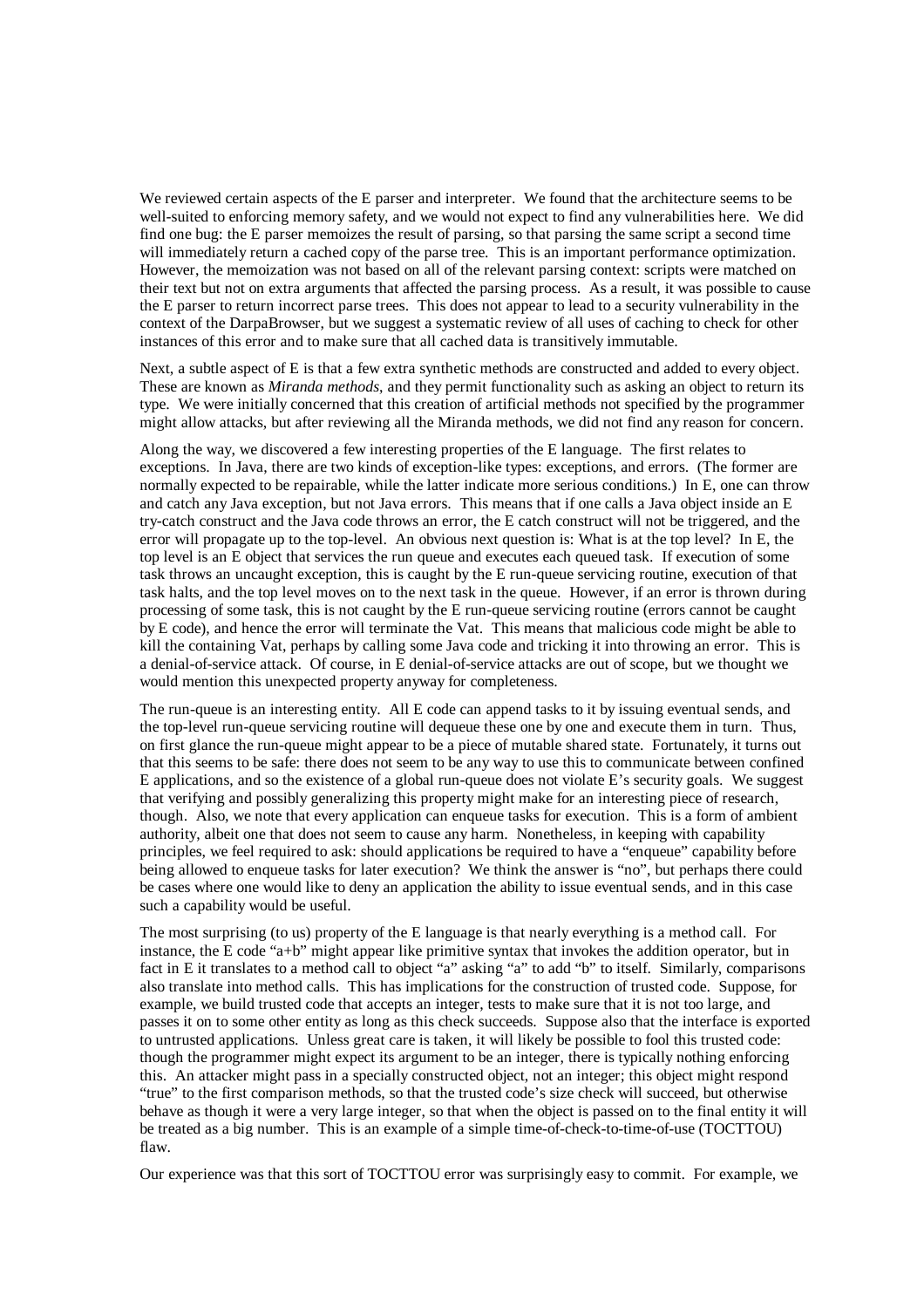found at least one successful attack on the DarpaBrowser based on this idea; see below for details. As a result of this analysis, we suggest a new design principle for writing secure E code: whenever one relies on values from an untrusted source, one should explicitly check that those values have the expected implementation-type (using, e.g., an E type guard on the parameter list for the method). Moreover, when executing any expression like "a+b", the result is according to object "a" and so is no more trustworthy than "a" (though "b" often does not need to be trustworthy). Though it is reasonable to trust the behavior of base implementation-types like integers and strings, one should exercise care with user-defined implementation-types. This, of course, is an issue more about how to build secure user-defined code that is exposed to untrusted applications, and does not impact sandboxed applications which have no access to any trusted services.

Finally, E separately considers confinement of capabilities (the authority to do things) from confinement of bits. For bit confinement, E also separates the consideration of outward confinement (can a process write on a covert channel?) from inward confinement (can a process read a covert channel?). The mechanisms described above provide confinement of capabilities. E further supports inward bit confinement in some limited circumstances. The mechanisms for this are not described here because the requirements of the DarpaBrowser put it outside the circumstances in which bit confinement is possible (specifically, it can get to external sources of time and non-determinism) and covert bit channels are out of the project's scope.

## **5.6 Summary review of Model implementation**

Our general conclusion is that the E architecture seems to be well-chosen for sandboxing untrusted applications. It seems to have several advantages over the more familiar Java sandbox, which might allow it to provide a higher level of security than Java does. Moreover, though we did not have time to exhaustively review all source code, we found that the implementation seems to live up to these goals (modulo a few repairable implementation bugs). E's elegant design is marred only by the need for taming: the integration with legacy Java code is a significant source of serious risks.

## **6 DarpaBrowser Implementation**

This section describes the DarpaBrowser architecture, and reports on the analysis and review of its implementation.

#### **6.1 Architecture**

The observed high-level architecture of the DarpaBrowser is shown below, with particular focus on where the various security features were used.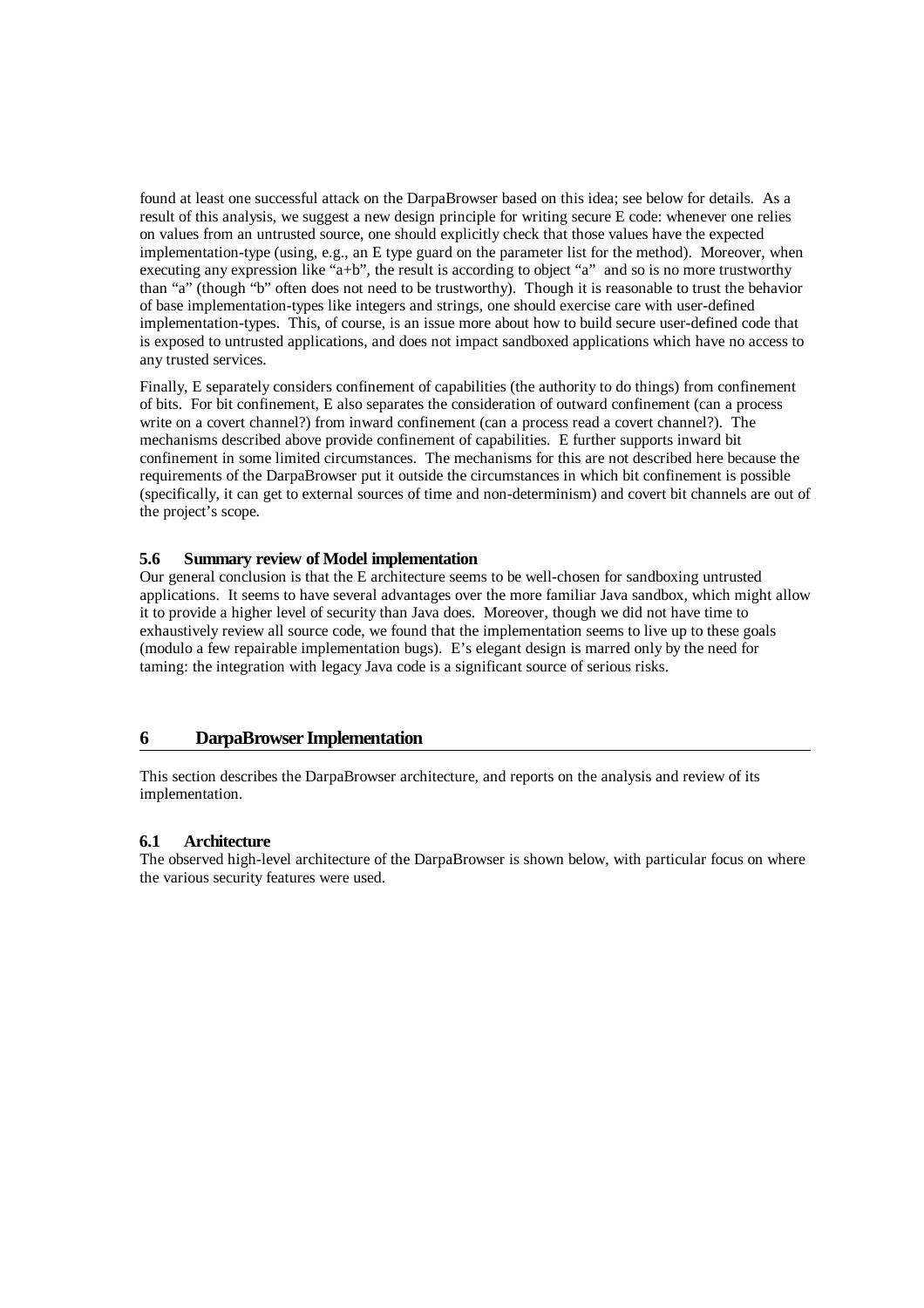

*Figure 1 DarpaBrowser Overview*

The DarpaBrowser architecture is fairly simple. The renderer is created by the CapBrowser, with access to the RenderPGranter and no other authority. The RenderPGranter acts as the Powergranter for the Renderer; it enforces the security boundary and ensures that the renderer stays confined. In addition, the entire browser runs as a confined object in the capDesk system. The Powerbox acts as the Powergranter for the capDesk system to the DarpaBrowser. Thus, the architecture diagram shows the high-level components for each of the various layers, and shows where the security boundaries are between the layers.

The security goals are accomplished as follows. When the CapBrowser wants to view a new web page, it instantiates a new renderer and passes it a capability (reference) to the RenderPGranter. In the implementation we reviewed, there is only one RenderPGranter per CapBrowser, so all renderers share the same RenderPGranter. The RenderPGranter allows renderer to invoke certain powers described below, such as changing the displayed page. When the Renderer wants to display a new page, it requests that the new page be displayed via an appropriate call to the RenderPGranter. This ensures that the renderer and CapBrowser can update the address bar prior to showing the new contents.

We can see from the diagram that the renderer has the authority of the RenderPGranter, and might have been handed authority from the CapBrowser. However, it cannot reach the PowerboxController or the capDesk: there is no path from the renderer to either of these components. This illustrates the power of reachability analysis: we can already see that the only components we need to analyze are the RenderPGranter, the CapBrowser, and the Powerbox.

#### **6.2 What are all the abilities the renderer has in its bag.**

One of the first tasks we performed in our review was to identify all the abilities the renderer has in its "bag of powers". This was identified by a reachability analysis. We found the following:

- 1. The renderer can call a tracing service to output debugging messages.
- 2. The renderer get a reference (capability) to the javax.swing.JScrollPane object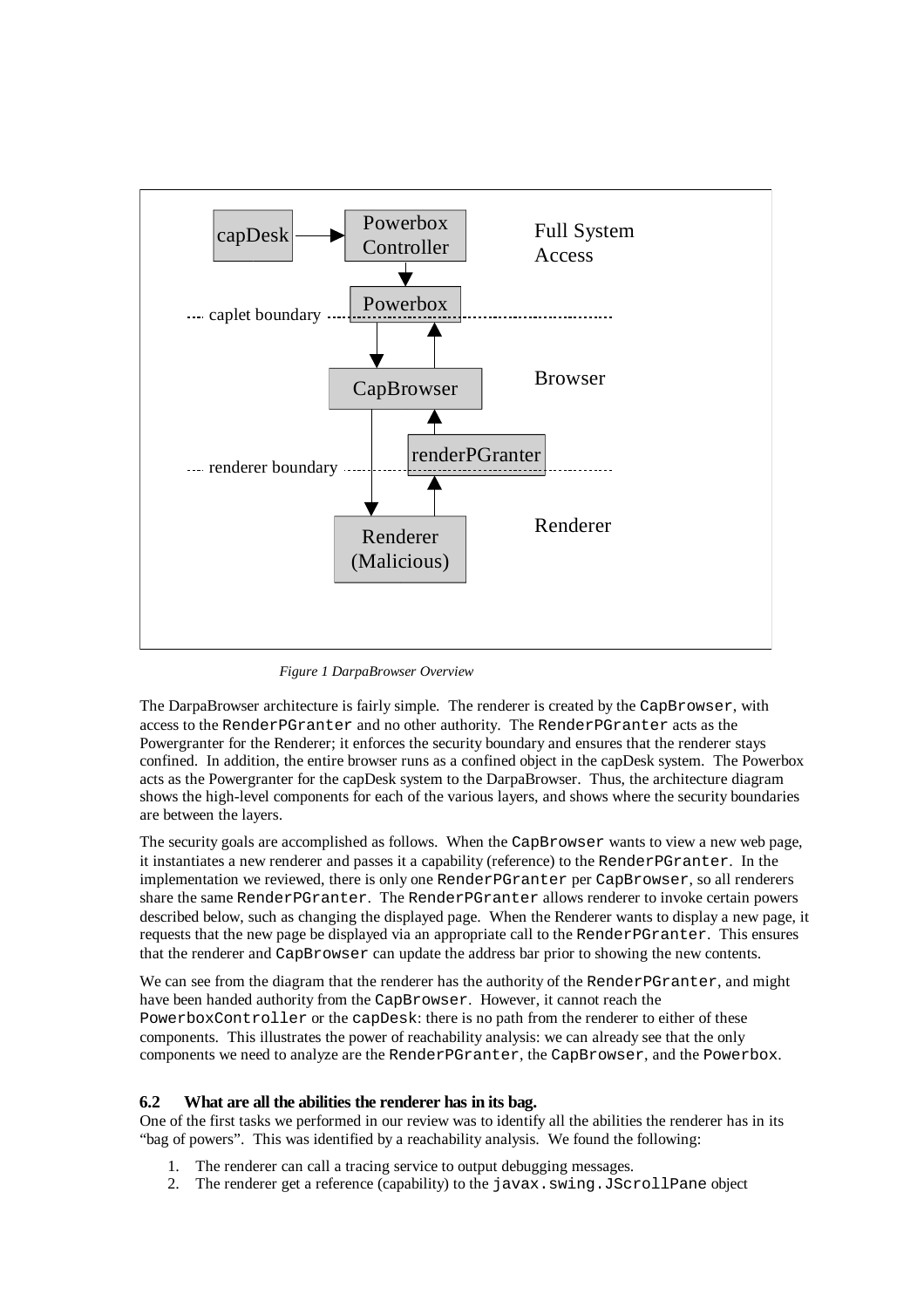representing the renderer's portion of the browser window. Note that the renderer does not receive a capability to the URL field or the containing window, but does obtain a capability to the scrollbar.

- 3. The renderer can request the browser to change to a new URL by calling RenderPGranter.gotoURL() and passing the URL as a string. This will cause the CapBrowser to take several actions to keep the URL field in sync and to enforce the desired security policy. The response of the CapBrowser will be discussed in detail later.
- 4. The renderer can request that the browser fetch an image for it. However, this is not yet implemented, and so no action is taken other than printing a debugging message.

This is the list of all its powers. The first two are implemented as follows: the RenderPGranter has a hashtable of object references that the renderer can request. (In practice, the hashtable will have exactly two elements: a reference to the tracing method and a reference to the scroll pane.)

## **6.3 Does this architecture achieve giving the renderer only the intended power?**

We note that, if these services are implemented correctly by the RenderPGranter, the CapBrowser, and the Powerbox, then the renderer will be successfully confined. In other words, this gives a workable architecture for achieving the desired security goals.

Next, we discuss how well the implementation of these three components lives up to the architecture discussed above.

#### **6.4 capDesk**

As mentioned above, the capDesk is unreachable from the renderer, and hence a malicious renderer cannot exploit it in any way to escape the sandbox.

## **6.5 PowerboxController**

A similar comment goes for the PowerboxController. Of course, the PowerboxController can help us achieve extra security by giving the CapBrowser only the limited set of capabilities it will need. Withholding capabilities from the CapBrower is doing it a favor: reducing the powers of the CapBrower means that the CapBrowser cannot accidentally pass on those powers to the renderer, even if there are bugs in the implementation of the CapBrowser. This is a direct application of the principal of least privilege (give no more authority than necessary). It provides belt-and-suspenders security: even if the CapBrowser fails to implement the intended security restrictions on the renderer and somehow leaks all its powers to the renderer, the impact of such a failure will be limited to (at most) only those powers granted to the CapBrowser by the PowerboxController. In the Combex implementation, the PowerboxController and Powerbox do indeed limit the set of powers given to the CapBrowser, allowing it to create new windows and to fetch URLs across the network but not to write to arbitrary files on the hard disk. This "defense in depth" is a very beneficial feature.

#### **6.6 Powerbox**

The Powerbox further limits the capabilities granted to the CapBrowser. It allows the CapBrowser to call a restricted set of 19 methods on Java AWT/Swing windows, to load arbitrary files under the CapBrowser's directory, to load, run, and install new applications on the fly, to register itself as a target of drag-and-drop operations, to request the user to approve access to a file on the hard disk, and to request cut-and-paste operations. (The cut-and-paste operations are mediated by the Powerbox, and hence not under total control of the CapBrowser. This is because cut-and-paste operations can convey authority from the user to the CapBrowser.)

We found one bug in the Powerbox: the capability granted to the CapBrowser to read arbitrary files under its subdirectory was mis-implemented. In particular, the Powerbox implemented this restriction by building a method that took a relative filename, appended it to the CapBrowser's directory, loaded this file (using the Powerbox's extra powers), and returning the result to the CapBrowser. However, if the CapBrowser requested a filename of the form "../foo", then the Powerbox would happily let the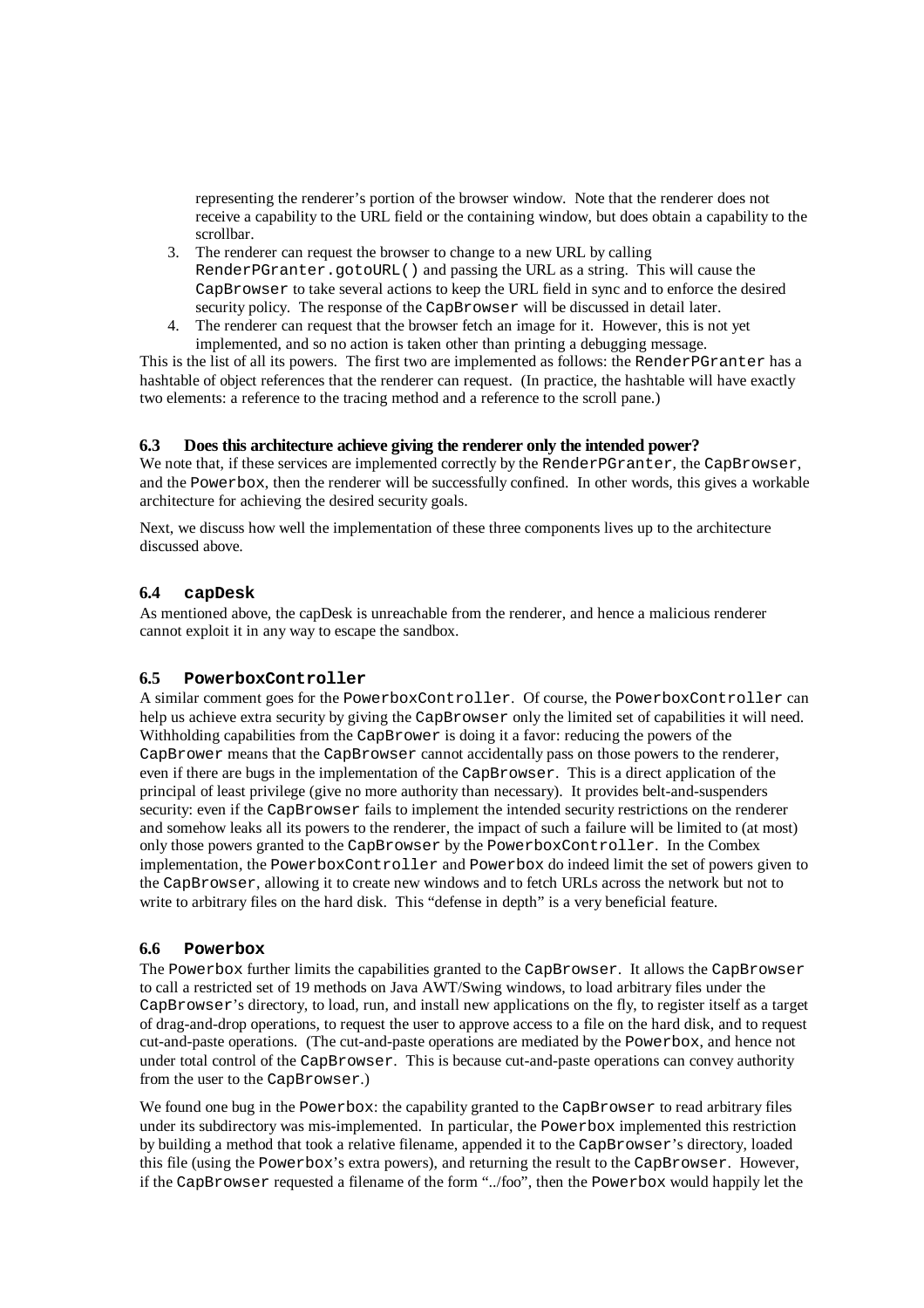CapBrowser read a file outside of its directory, in violation of the Powerbox programmer's intentions.

Though this flaw does not lead to vulnerabilities in the security goals of the project, it does reduce the benefit of the "defense in depth" accorded by confining the CapBrowser. If some security hole in the CapBrowser interface were found that allowed a malicious renderer to compromise the CapBrowser, the flaw in the Powerbox would heighten the impact of the second security hole. However, as we did not find any flaw of this sort in the CapBrowser, this flaw in the Powerbox can be best seen as a reduction in assurance (the level of confidence we have that the system is secure) rather than a serious security problem.

In any case, this bug was merely an implementation flaw, and in fact can be seen as further substantiation for the value of the E capability architecture. This bug came from a failure to follow capability discipline. Capability discipline would be to return a java.io.File object representing the CapBrowser's directory, rather than using strings to designate files; doing checks on endpoint objects is usually safer than doing checks on strings.

## **6.7 CapBrowser**

The CapBrowser exports a method, gotoURL(), to the RenderPGranter. This method takes a URL as a string, confirms that this URL is a valid URL that appears on the current page, adds this string to the history list, creates a java.net.URL object for this URL (which conveys authority to fetch the document named by this URL), and returns this java.net. URL object to the renderer. The renderer can then use this capability to fetch and display the corresponding document.

In addition, the CapBrowser gotoURL() method will fetch the document a second time and store it in textual format for later use by the RenderPGranter to validate future URL requests. (There is a special case: if the URL names a caplet, then the CapBrowser will download the caplet source and start it running in the background.)

Note that this interface is exported only to the RenderPGranter, not to the renderer. Also note that the RenderPGranter is allowed to ask for any URL whatsoever to be loaded, whether or not it occurs on the current page.

#### **6.8 RenderPGranter**

The RenderPGranter is the primary enforcer of the security policy. It provides the renderer the four powers listed above.

We found a significant vulnerability in the RenderPGranter's hashtable of capabilities. There is a single hashtable for all time, and each time a new renderer is created, we create a new scroll pane for the renderer to draw in, update the hashtable to contain a reference to the new scroll pane, and start up the new renderer with a reference to the RenderPGranter, which will hand out a reference to the current scroll pane upon request by doing a lookup in the hashtable. Now the vulnerability is apparent: the previous renderer retains its reference to the RenderPGranter and hence can request the scroll pane from the RenderPGranter's hashtable, thereby receiving a capability to the new scroll pane. Now both the old renderer and the new renderer share a capability to the new scroll pane. After this, all sorts of mischief are possible: for instance, the old renderer can overwrite the scroll plane with the contents of a previous web page, even though the URL field shows the new URL, thereby violating the "synchronization" property. As another example consequence, the old and new renderers can now communicate and collude to violate the security policy, even though they were intended to be isolated from each other.

This was an implementation mistake that is easily repaired. The lesson we learned is twofold: first, functional programming and immutable state carry security benefits; and second, wherever multiple applications are intended to be isolated from each other yet all carry a reference to a single shared entity, we should be very careful about security flaws. (Unfortunately, the latter property is one that is not evident from the reachability graph, and so slightly more sophisticated reasoning is needed. Fortunately, the reasoning required is not too terribly difficult, and becomes considerably easier if functional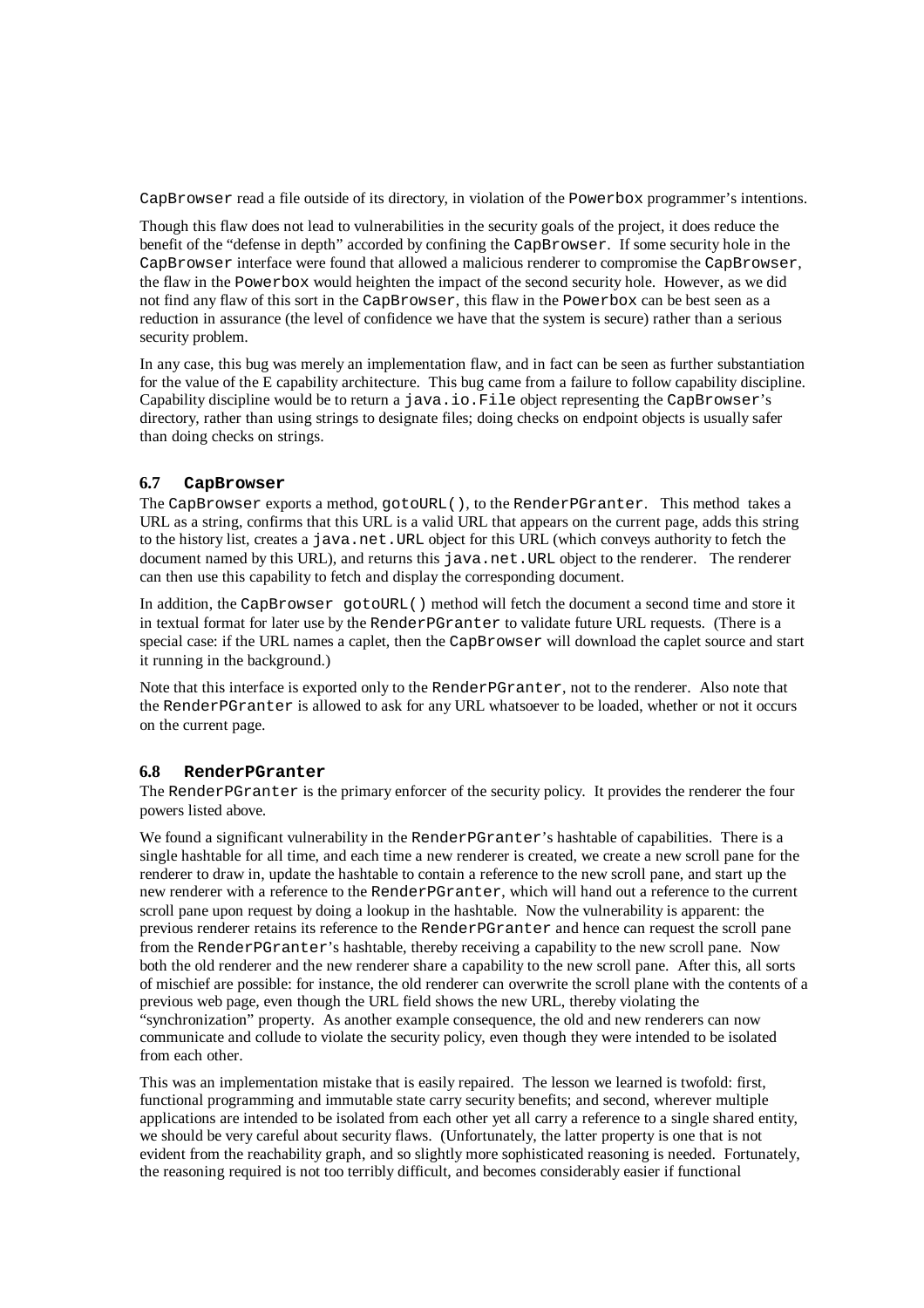programming style and transitively immutable values are used.)

We found a second significant vulnerability in the RenderPGranter's enforcement of restrictions on the renderer. The RenderPGranter allows the renderer to request loading of a new URL, and is supposed to ensure that this URL is mentioned in the current web page; only if this check succeeds should the RenderPGranter pass on this request to the DarpaBrowser. The RenderPGranter performed this check by doing a substring match between the requested URL string and the current HTML document. However, this substring match is easily fooled: as a simple example, if the current document contains a link that has been commented out, the substring check will still succeed on this URL, and hence a malicious renderer could change to displaying this commented-out link. Though the renderer does not gain unrestricted access to the entire web, this is a violation of the security policy. The problem here can be viewed as a failure of capability discipline: security checks are being performed on strings rather than on the underlying objects that represent the entities to which access is being requested.

We found a third vulnerability in this same code: in particular, it has a TOCTTOU flaw, i.e., a race condition vulnerability. The code implicitly assumes that it is being passed a String object containing the text of the requested URL, but it does not check this assumption anywhere. Moreover, the code uses the parameter twice, with the assumption that it will have the same value both times: once in the substring check, and then later to actually ask the CapBrowser to fetch this URL. In fact, it appears that these assumptions are invalid, and an attack is possible. A malicious renderer could pass a specially crafted object that replies with a valid-looking URL when it is first queried (during the substring check; note that this substring check is performed using an E quasi-parser, which issues a method call to the underlying object), but replies with a maliciously chosen URL the second time it is queried. This will bypass the security policy that the RenderPGranter is trying to enforce and allow the malicious renderer to take the browser to any URL whatsoever it can think of, whether on the Internet at large, in the local intranet, or perhaps even on the local file system. This TOCTTOU implementation bug illustrates the need for a more disciplined style of programming, such as use of type guards and care taken when handling untrustworthy objects.

We found a fourth vulnerability as well, also a concurrency bug. Note that when a new page is requested, the CapBrowser first calls the renderer to display the page, then loads the HTML of this page and stores it in a variable shared with the RenderPGranter; the RenderPGranter uses this variable to validate requests to change pages. The problem is that nothing guarantees that the renderer can't request a new URL before the current page's HTML has been stored in the shared variable. For instance, consider the following sequence of events. The web page for "www.yahoo.com" is currently showing. Suppose the page "www.erights.org" is now requested. The CapBrowser will call renderer.reactToURL("www.erights.org"). In executing this method call, the renderer calls RenderPGranter.gotoURL("movies.yahoo.com"), making sure to do this before the CapBrowser gets a chance to download and save the HTML for the erights.org page into the shared variable. This request will succeed, because "movies.yahoo.com" is linked to on the yahoo.com page and because the shared variable has not yet been updated to contain the contents of the erights.org web page. Yet this request should not have succeeded, according to the security policy, because "movies.yahoo.com" is not linked to on the erights.org web page. The impact of this race condition seems likely to be small in practice, but it is a small implementation bug. This bug is fixable.

We understand that the problematic code in the RenderPGranter will be replaced by a new implementation that follows capability discipline more closely. In particular, the idea is for the RenderPGranter to parse the HTML document, build a DOM tree, and replace all links by special objects representing the URL and conveying authority to call back the RenderPGranter and request it to change to that page. This modified parse tree will then be handed directly to the renderer, and the renderer will request display of a new URL by selecting a callback object from its parse tree and invoking it. We believe that this will greatly increase the security of the implementation: it will defend against data-driven attacks (so long as the web server is not in cahoots with the renderer), and it will avoid the attacks described above. This is yet another example where following capability discipline more closely would have protected the DarpaBrowser against various attacks; thus, this experience seems to be at least as much of a vindication of the capability architecture as it is a criticism of the current implementation.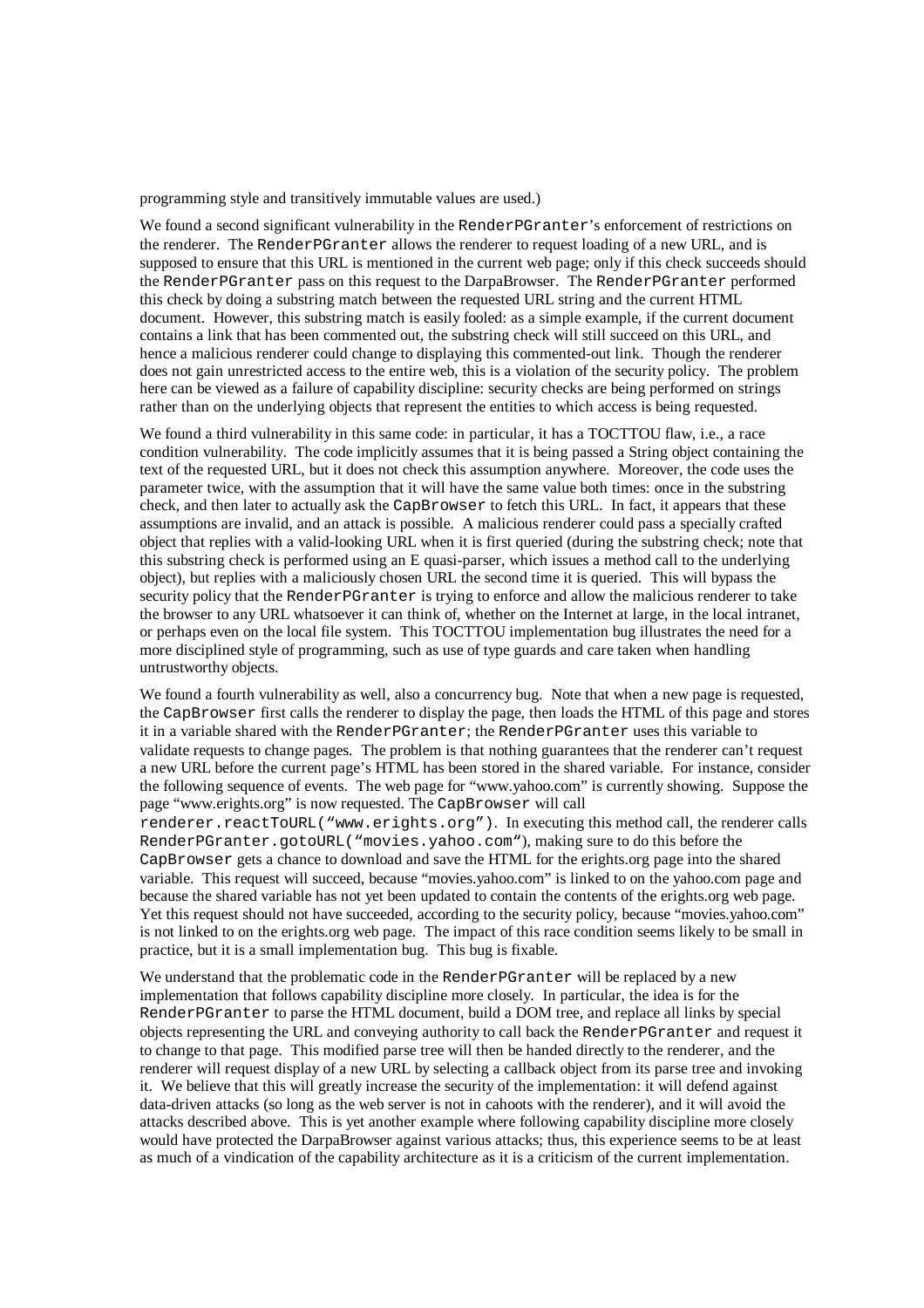## **6.9 JEditorPane (HTMLWidget)**

We paid special attention to the Java class javax. swing. JEditorPane, which contains a Java HTML parsing and rendering engine. This class was made available to all applications (by marking it "safe" in the SafeJ database) so that one could very easily construct a simple renderer: rather than having to write a HTML parser and renderer afresh, one could simply reuse the existing Java code. However, this strategy also carried some risks, as the JEditorPane is a complex piece of code, not written with capability discipline in mind and potentially replete with ambient authority. For instance, when handed a HTML document, the JEditorPane will automatically load and display inline images mentioned in the document. Since this is done without needing a java.net.URL capability for the image from the caller, it means that the Java code encapsulates extra authority beyond that explicitly handed by its caller, a violation of capability discipline.

We did not identify any security vulnerabilities associated with the JEditorPane. However, it does come with some risk: it is difficult to be sure that the JEditorPane is not wielding ambient authority in some subtle way or in some unexplored corner case. We note that Combex's proposed new implementation, based on parsing the HTML in the RenderPGranter, seems to significantly reduce these risks, and we expect that the new implementation will have excellent security properties.

#### **6.10 Installer**

E contains a novel mechanism for downloading and installing untrusted or mobile code. However, renderers are not installed permanently: they are transient code loaded by the DarpaBrowser. Therefore, the installer seems to have no security implications for the security goals of this exercise.

## **7 Risks**

This section describes the highest risk areas identified during the review.

## **7.1 Taming**

The approach of taming the Java API has several risks.

The most serious risk comes from size and complexity: because the Java API is large and growing, it is likely that incorrect taming decisions will be made, thereby giving a malicious renderer a power it would not otherwise have had in the absence of Java code. Indeed, specific incorrect taming decisions were identified during the security review, and these could enable malicious renderers to violate the intended security policy.

This risk is partially mitigated *by the use of a semi-objective rule for a taming decision: "Does a particular method call use ambient authority?"* Methods that don't provide the caller with any extra powers beyond that implied by the current object can be safely allowed. In contrast, methods that wield ambient authority should be suppressed. (In effect, we are trying to impose on Java the same restrictions that the E interpreter already enforces on E code.) This guideline provides a framework for thinking about taming decisions, and permits independent review of the taming decision.

It should be noted that the structure imposed by the taming question is crucial. By comparison, a question of the form, "is a function *safe enough* to put into a sandbox?" is hard to answer reliably (which raises the risk of incorrect taming decisions) and highly subjective (and thus less amenable to satisfactory independent review).

The taming process does not appear adequate for individual components with substantial internal complexity or that use substantial authority. The HTMLWidget illustrated this. For such cases, wrappers must be provided that explicitly manage the authority allowed to the caplet. This is not feasible for large libraries. Because of the object-oriented nature of Java, however, most of the Java libraries do not fall into this category.

All the taming risks described above are amplified because the taming interface is provided as a single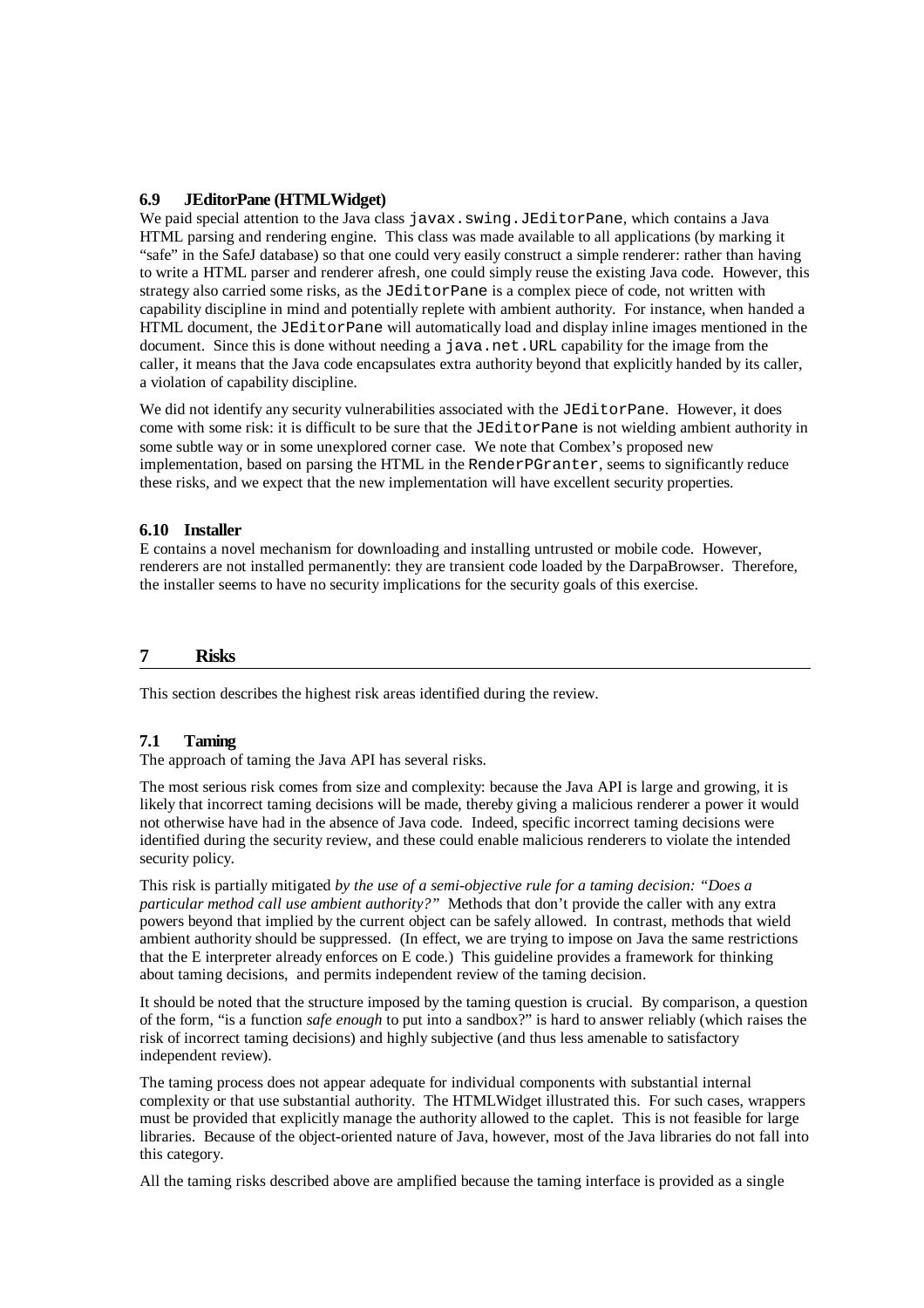bucket to applications. The result is that any incorrect decision in all tamed API is exposed to all caplets, emakers, etc. Because the Java APIs cover a broad range of applications, there is no need to allow such exposure, and indeed it seems contrary to the overall POLA approach to the system design. By factoring the Java APIs in separate tamed buckets, an incorrect taming in one part of the API (e.g., user interface components) would not be exposed to all components.

## **7.2 Renderer fools you**

A second risk is that the renderer might try to fool you by displaying material that is not faithful to the intentions of the current web page's author. Some examples:

- 1. The renderer could display the current web page poorly. It could show images at degraded resolution, it could format the text strangely, and so on. This is unavoidable.
- 2. Similarly, the renderer could ignore the current web page and display something else entirely. One way this could happen is the renderer could come with a malicious web page hard-coded: for example, perhaps with an embedded link to your stock broker containing the "buy lots of stock symbol S" action, in an attempt to fool the stock broker into thinking this request was authorized by the user. Another example might be to include a link to "/dev/mouse"; on some Unix systems, clicking on such a link may hang your X Windows session. Alternatively, the malicious renderer might try to fool you by showing a hard-coded web page containing spoofed content: e.g., a forgery of a CNN page with a fake headline.
- 3. The renderer could show a modified version of the current web page. For example, the malicious renderer could remove all ad banners. Or, the malicious renderer could insert the word "not" randomly into a few well-chosen sentences. As a third example, a malicious renderer could remove all stories that say negative things about Democrats whenever you browse an online news site.

Of course, in each of these examples such a renderer cannot spoof the URL field shown by the CapBrowser. Moreover, the renderer is limited by the fact that it has no memory (a fresh copy is started up each time the user views a new web page) and that the only web page it can fetch is the one specified in the URL field shown to the user. The idea is that this will defend against an attack where a malicious renderer, when asked to view one web page, fetches another one and shows you the latter. In the Combex DarpaBrowser, a malicious renderer cannot mount this attack, because the renderer can only show what is hard-coded in it. A consequence of this is that if you download the renderer at time T, then the renderer cannot know about anything that has happened after time T except for what is contained in the web page it has been asked to display. Moreover, after the current web page is discarded, the copy of the renderer that displayed this page will be discarded as well, and so the renderer should be forced to effectively "forget" what it learned from the current web page.

That's the idea, anyway. In practice, the security level actually attained is complicated by another consideration: covert channels. There are many ways that a malicious renderer could try to subvert this basic approach by using covert channels to gain extra information or to synthesize a form of memory. We give two examples here:

- 1. The renderer could collude with another attacker across the network to show you a page other than the one currently visited. Note that though the malicious renderer cannot directly fetch any page other than the one currently requested, it can communicate with its external co-conspirator by using any of a number of covert channels, and the external co-conspirator, who is not limited like the renderer, could look up other web pages on the malicious renderer's behalf and transmit them back.
- 2. Multiple instantiations of a malicious renderer could collude with each other. Recall that a separate instantiation of the renderer is started for each web page the user visits. However, the old renderer can arrange to continue running in the background by issuing eventual sends. Consequently, we can have multiple copies of the renderer running. Suppose we designate the first copy as the "brain" and all subsequent copies as "slaves". Note that the "brain" can communicate with the "slaves" using any of a number of covert channels (e.g., modulating the system load). Then each time a new slave is created to render some web page, the slave could send a copy of that web page to the brain, and the brain could direct the slave what to show in an attempt to display something particularly pernicious.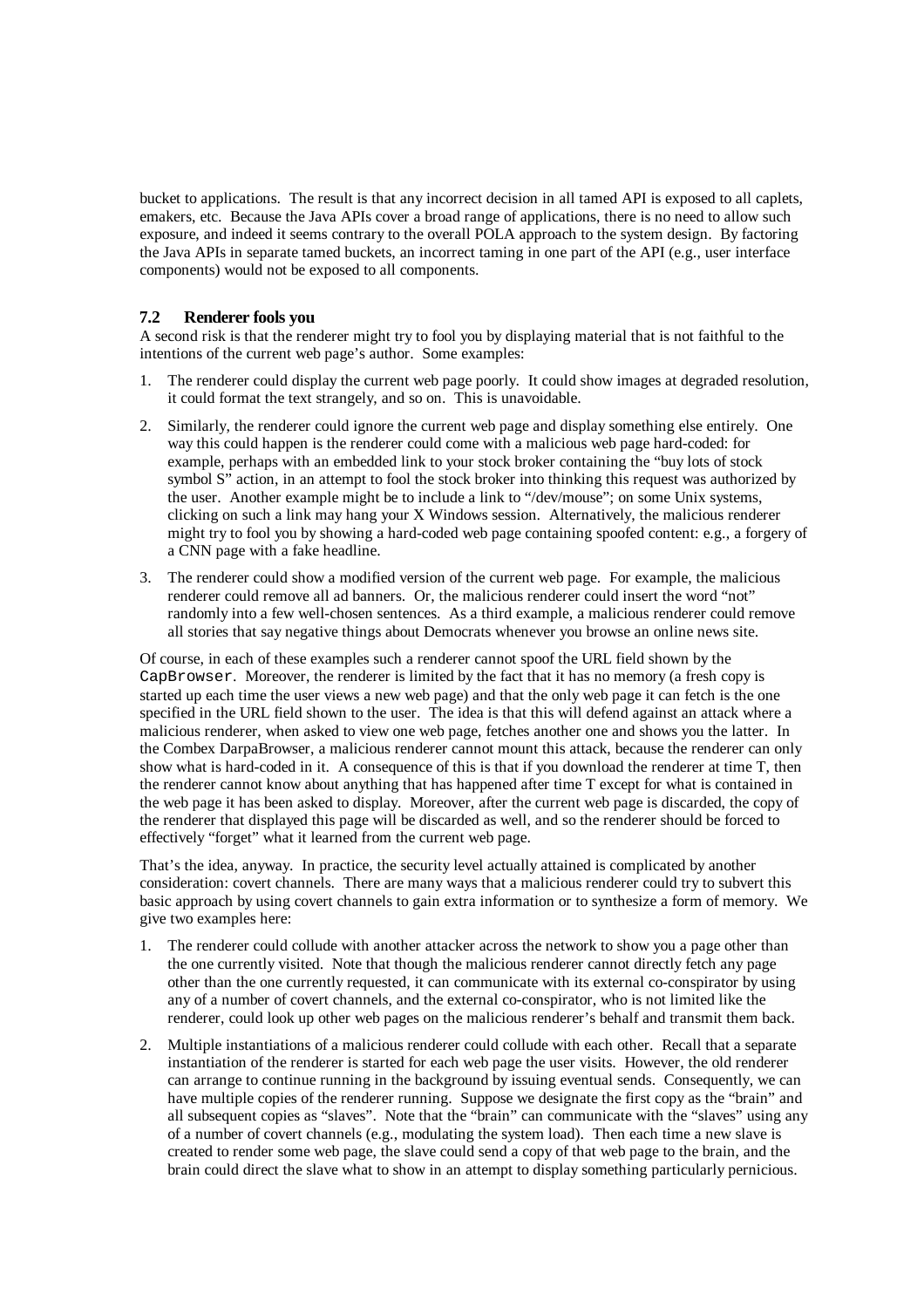Note that this subverts the intention that renderers be memory-less, although it does not really give malicious renderers any other powers.

Covert channels seem very difficult to avoid. For instance, a malicious renderer can communicate with an external colluder by modulating the order or timing in which it fetches inline images (which it must surely be allowed to do). Multiple malicious renderers running on the same machine could communicate by modulating the system load, and could derive a sense of time using the time-stamps returned by web servers or by watching UI events. Covert channels have been studied extensively in the security literature, and billions of dollars have been spent trying to eradicate them, to little effect.

In general, we consider all of the above attacks instances of "rendering poorly". It is impossible to avoid the possibility that a malicious renderer will render poorly; even some well-intentioned renderers occasionally render web pages poorly, so it is too much to expect that we can prevent malicious renderers from doing the same at times. Rather than being a limitation of the Combex DarpaBrowser architecture, the "rendering poorly" attacks seem to be unavoidable given the problem statement.

## **7.3 HTML**

HTML has evolved into a large and complex set of requirements with no coherent underlying architecture. For the purposes of accomplishing the goals of the project, there is substantial risk that HTML has features that are fundamentally incompatible with the security goals (e.g., features that are inherently susceptible to the confused deputy attack). For example, a Web form delivered from an external site may designate a file inside the firewall as an inline image. As a result, the page is expressing that the renderer should be able to read the file behind the firewall, and should be able to send data outside the firewall. There are more complicated variants of this scenario for which there are no simple solutions that also consistent with the expectations of HTML authors, browser, and users. In this example, features of HTML that evolved independently interact to specify a circumstance in which gross security violations are possible.

## **7.4 HTML Widget complexity**

A fourth risk is that the JEditorPane (HTMLWidget) uses substantial ambient authorities that might potentially lead to a security breach, if we are unlucky. Due to the complexity of the Java code, we were unable to rule out this possibility in our analysis. On the positive side, this risk definitely seems to be a distant fourth place, compared to the other risks enumerated above.

Moreover, this risk seems to be not so much a limitation of the E capability architecture as it is a fundamental issue with interfacing with legacy code. Safely integrating legacy code that wasn't written with capability discipline in mind into a capability-based architecture is not straightforward (if anything, it seems to be a good question for further research), but is also outside of the scope of the FRT project goals. Of course, it would be straightforward, but deeply time-consuming, to re-implement a HTML parsing and rendering engine in E, and this would completely avoid the risks associated with the JEditorPane, but we see little point in doing so. The current implementation already adequate makes the case for the E architecture. In short, legacy code integration seems to be orthogonal to the goals of the DarpaBrowser exercise, so we do not interpret the risks associated with the JEditorPane as a shortcoming of the DarpaBrowser architecture.

Finally, we mention that Combex has proposed a new implementation strategy (discussed above) for mitigating this risk by following capability discipline more closely. We believe that this secondgeneration implementation approach would have excellent security properties, so there is a promising path for eliminating the JEditorPane risks at fairly low cost.

#### **8 Conclusions**

This report detailed the results of an intensive analysis of the DarpaBrowser architecture and the E capability system. We were asked to assess the architecture, and to look for classes of implementation